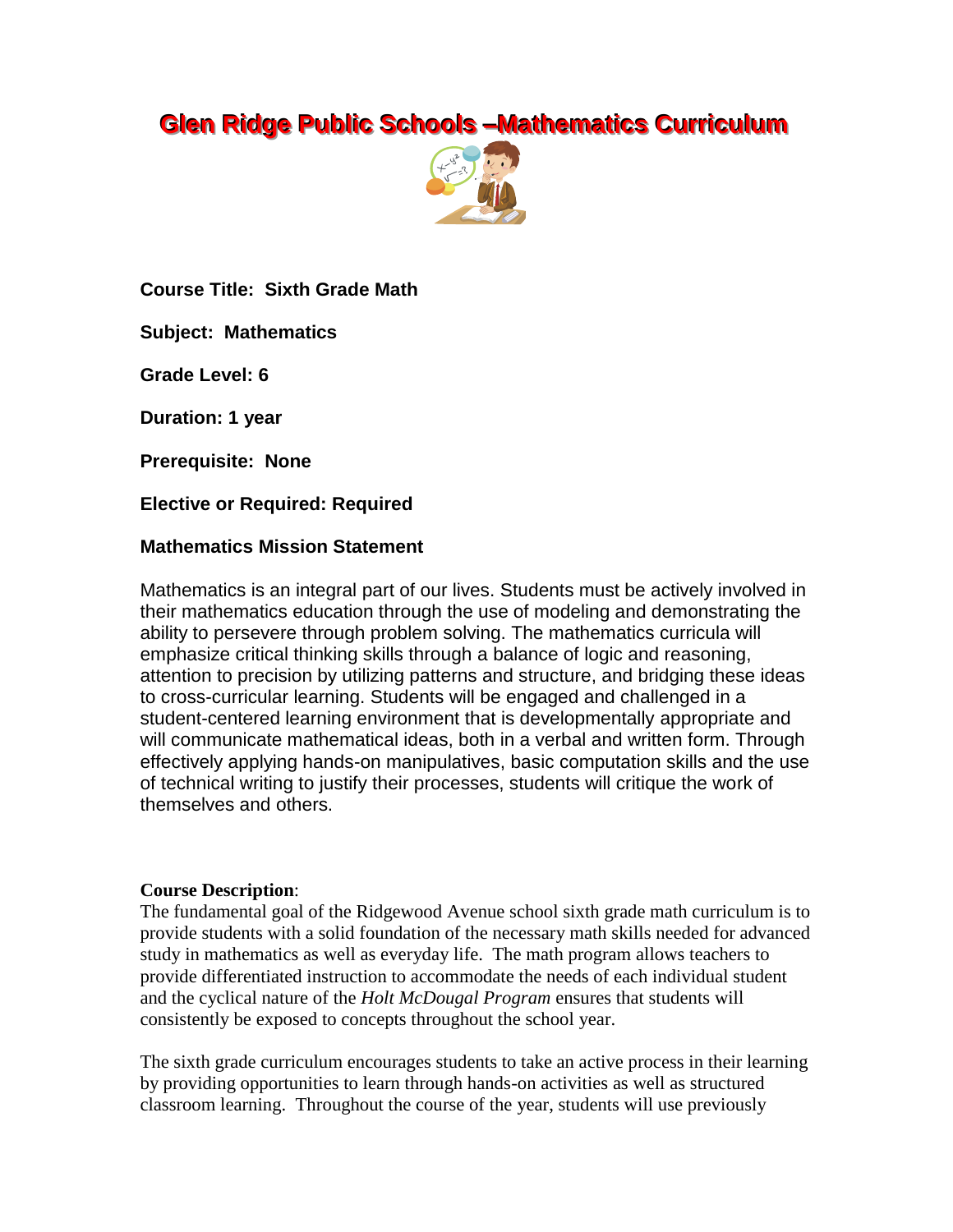learned knowledge as well as their own abilities to successfully work through problem solving assignments, through which they will continue to prepare themselves for "real life" mathematical situations.

Throughout the course of the year, students will study the following units; Operations and properties, introduction to algebra, decimals, number theory and fractions, fraction operations, data collection and analysis, proportional relationships, geometric relationships, measurement and geometry, measurement: area and volume, integers and the coordinate plane, graphs, functions, and inequalities.

**Author**: Scott Terpin **Date Submitted**: Summer 2017 **Text:** *Holt McDougal Mathematics Grade 6*, 2012 by Burger, Chard, Kennedy, Scheer, Renfro, Roby, Bennet, Hall, and Waits

## **Course Name: Sixth Grade Mathematics**

## **Topic/Unit: 1 – Operations and Properties**

## **Approximate # of Weeks: 2**

## **Essential Questions:**

How can counting and comparing numbers help to make sense of the world around us? In what type of situation would you want to estimate?

How do you think order of operations will help you solve math problems?

How do you use exponents to represent numbers?

How can mathematical properties help to solve many different problems?

## **New Jersey Student Learning Standards for mathematics:**

6.NS.2

6.NS.4

6.EE.1

6.EE.2

6.EE.3

## **Upon completion of this unit students will be able to:**

- Estimate with whole numbers
- Use the algorithm for division and interpret the quotient and remainder in a real world setting.
- Represent numbers by using exponents
- Use the order of operations
- Use number properties to compute mentally

## **Interdisciplinary Standards (njcccs.org)**

- Standard  $5.1$  Science Practices
- Standard 6.3 Active Citizenship in the  $21<sup>st</sup>$  Century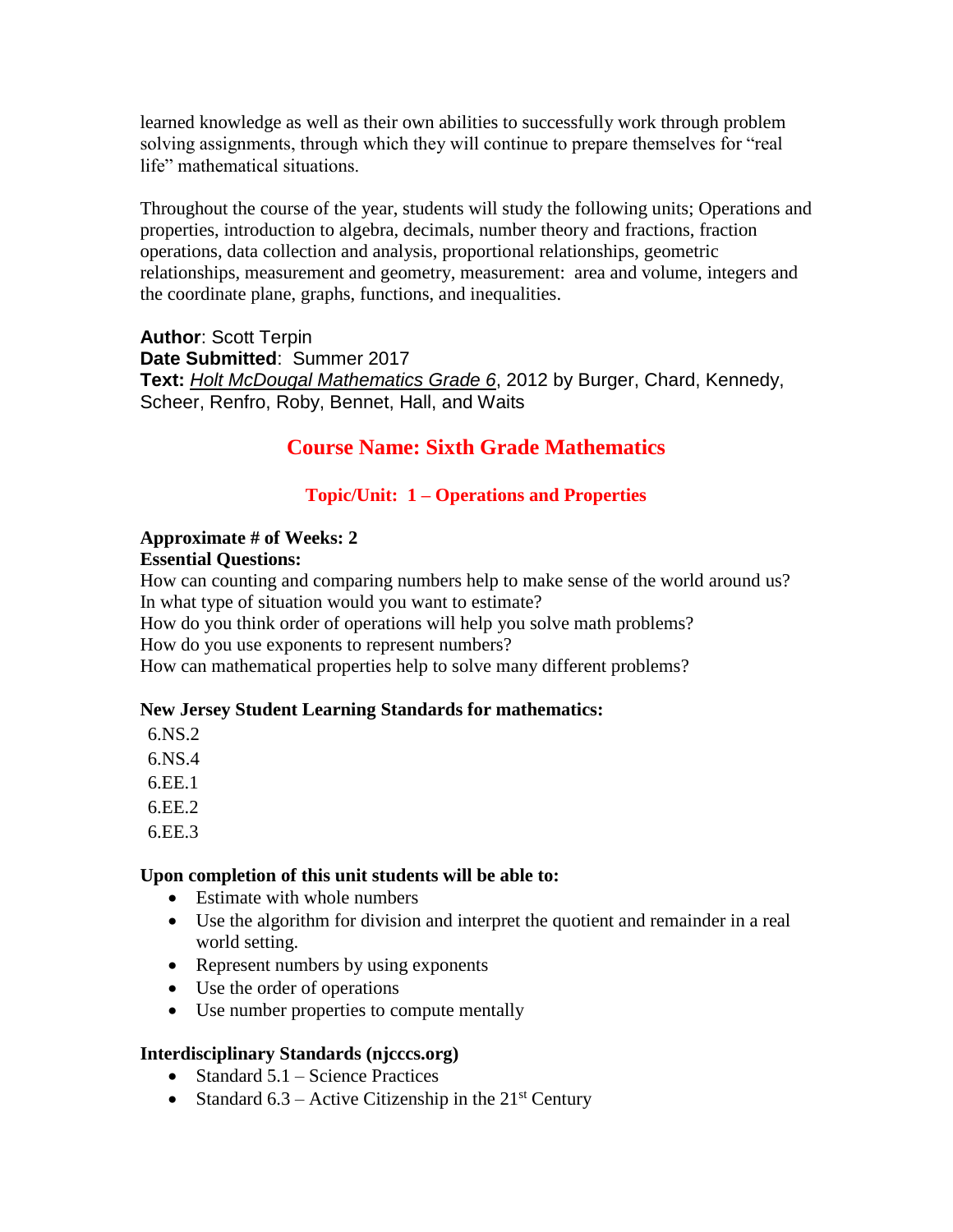- Standard  $8.2$  Technology Education
- Standard  $9.1 21$ st Century Life & Career Skills

## **Activities – include 21st Century Technologies:**

- Video Tutors (Holt McDougal website)
- Math XL program (Pearson)
- Study Island
- Khan Academy
- Interactivities (Holt McDougal website)
- Lesson Activities (Holt McDougal website)
- Lesson Quizzes (Holt McDougal website)
- Homework Help (Holt McDougal website)
- Chapter Project (Holt McDougal website)
- Activity Estimate with whole numbers (Holt McDougal)
- Activity Use the Algorithm for division and interpret the quotient and remainder in a real world setting (Holt McDougal)
- Activity Represent numbers by using exponents (Holt McDougal)
- $\bullet$  Hands On Lab Activity Use a graphing calculator to explore the order of operations (Holt McDougal)
- Activity Use the order of operations (Holt McDougal)
- Activity Use number properties to compute mentally (Holt McDougal)
- Activity Fair Game Review (Big Ideas)
- Activity Use number properties to compute mentally activities (Big Ideas)
- Game Activity Palindromes (Holt McDougal)
- Project- Picture This (Holt McDougal)

## **Enrichment Activities**:

- Practice C Worksheets (Holt McDougal)
- Challenge Worksheets (Holt McDougal)
- Problem Solving Worksheets (Holt McDougal)
- Taking Math Deeper Problems (Big Ideas)
- Math XL program
- Khan Academy
- Study Island
- $\bullet$

- Math XL
- Study Island
- Do Nows/Warm Ups
- Exit Slips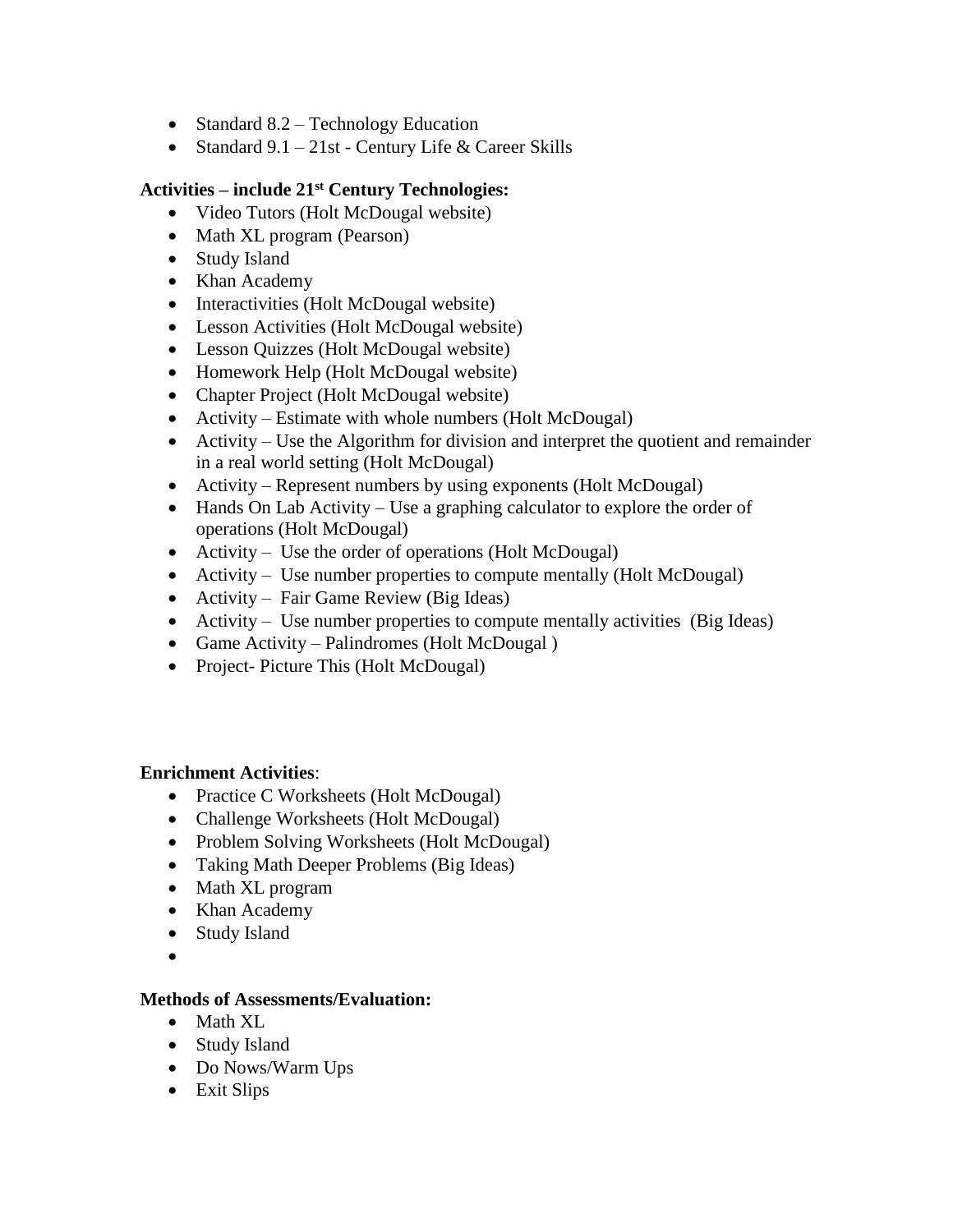- Journals
- Check it Out! Problems (questions during lecture)
- Homework
- **Ouizzes**
- Chapter Test
- Unit Project
- Alternative Assessment
- White Boards
- Thumbs Up/Thumbs Down
- Self-Assessments (Math Units)
- $3*2*1$
- Classwork
- Online Quiz
- World Word Problems
- Find the Mistake
- Webpage
- Calculators
- Math/CS-Related Software
- Daily warm-ups

- Online Textbook Information: my.hrw.com
- Math XL program
- https://www.khanacademy.org/
- Teacher Webpage
- 6<sup>th</sup> Grade Textbook by Holt McDougal
- Big Ideas Textbook by Holt McDougal
- Online Games/Tools:
- [http://math-drills.com](http://math-drills.com/)
- http://www.Khanacademy <http://www.studyisland.com/web/index>

## **Topic/Unit: II – Introduction to Algebra**

## **Approximate # of Weeks: 4-5**

## **Essential Questions:**

What are mathematical expressions, inequalities, and equations?

How can I use mathematical expressions, inequalities, and equations to evaluate real life situations?

How can I evaluate mathematical expressions, inequalities and equations? How are function rules and expressions related?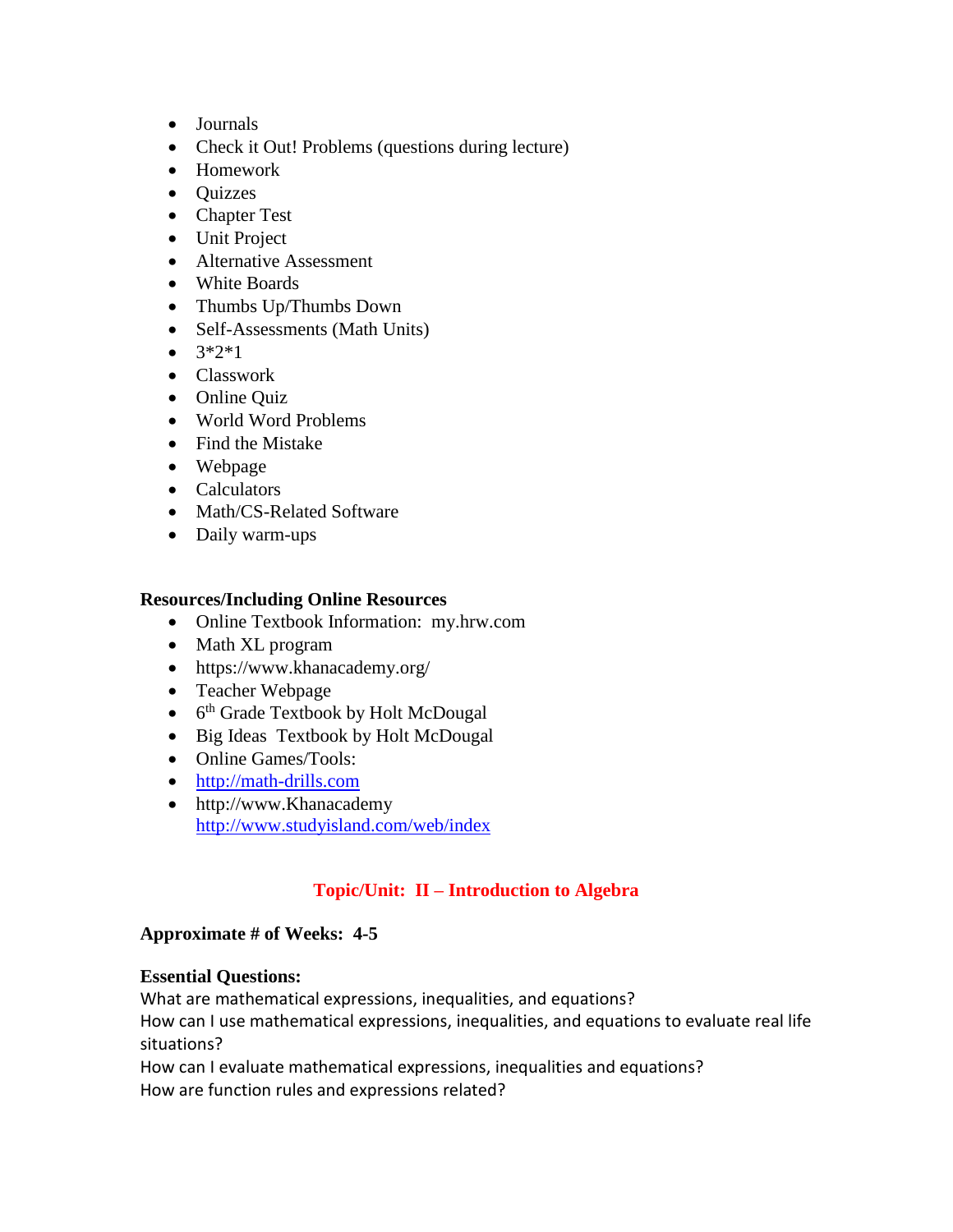How can you check the reasonableness of your solution?

## **New Jersey Student Learning Standards for mathematics:**

6.EE.2

6.EE.2b

6.EE.2a

- 6.EE.3
- 6.EE.4

6.EE.5 6.EE.6

6.EE.7

## **Upon completion of this unit students will be able to:**

- Translate between words and algebra
- Evaluate algebraic expressions
- Identify coefficients and terms
- Write Algebraic expressions involving whole numbers
- Solve one-step equations in one variable by using addition or subtraction.
- Solve one-step equations in one variable by using multiplication or division
- Solve equations in one variable that contain more than one operation
- Solve equations in one variable that contain variable terms on both sides
- Solve a formula for a given variable
- Read, write, solve, and graph inequalities

## **Interdisciplinary Standards (njcccs.org)**

- $\bullet$  Standard 5.1 Science Practices
- Standard 6.3 Active Citizenship in the  $21<sup>st</sup>$  Century
- Standard  $8.2$  Technology Education
- Standard  $9.1 21$ st Century Life & Career Skills

## **Activities – include 21st Century Technologies:**

- Video Tutors (Holt McDougal website)
- Interactivities (Holt McDougal website)
- Lesson Activities (Holt McDougal website)
- Lesson Quizzes (Holt McDougal website)
- Homework Help (Holt McDougal website)
- Chapter Project (Holt McDougal website)
- Activity Identify and evaluate expressions (Holt McDougal)
- Activity Translate between words and math (Holt McDougal)
- Activity Translate between tables and expressions; write expressions for tables and sequences (Holt McDougal)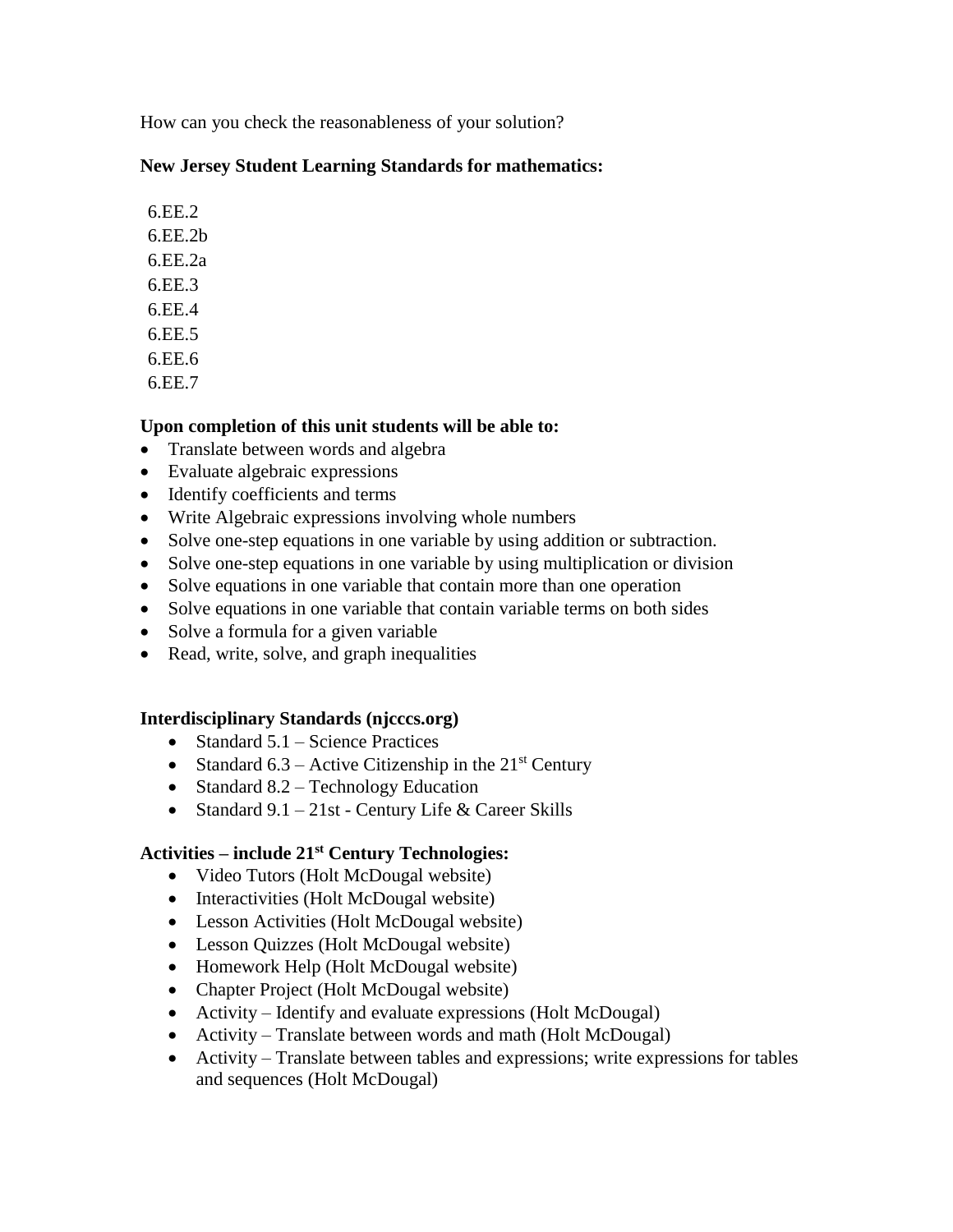- Hands On Lab Activity Explore Area and perimeter of rectangles using grid paper (Holt McDougal)
- Activity Determine whether a number is a solution of an equation (Holt McDougal)
- Activity Solve whole number addition and subtraction equations (Holt McDougal)
- Activity Solve whole number multiplication and division equations (Holt McDougal)
- Writing equations in One Variable (Big Ideas)
- Fair Game Review (Big Ideas)
- Solving two step equations (Big Ideas)

## **Enrichment Activities**:

- Practice C Worksheets (Holt McDougal)
- Challenge Worksheets (Holt McDougal)
- Problem Solving Worksheets (Holt McDougal)
- Taking Math Deeper Problems (Big Ideas)
- Math XL program
- Khan Academy
- Study Island
- $\bullet$

- Math XL
- Study Island
- Do Nows/Warm Ups
- Exit Slips
- Journals
- Check it Out! Problems (questions during lecture)
- Homework
- Quizzes
- Chapter Test
- Unit Project
- Alternative Assessment
- White Boards
- Thumbs Up/Thumbs Down
- Self-Assessments (Math Units)
- $3*2*1$
- Classwork
- Online Quiz
- World Word Problems
- Find the Mistake
- Webpage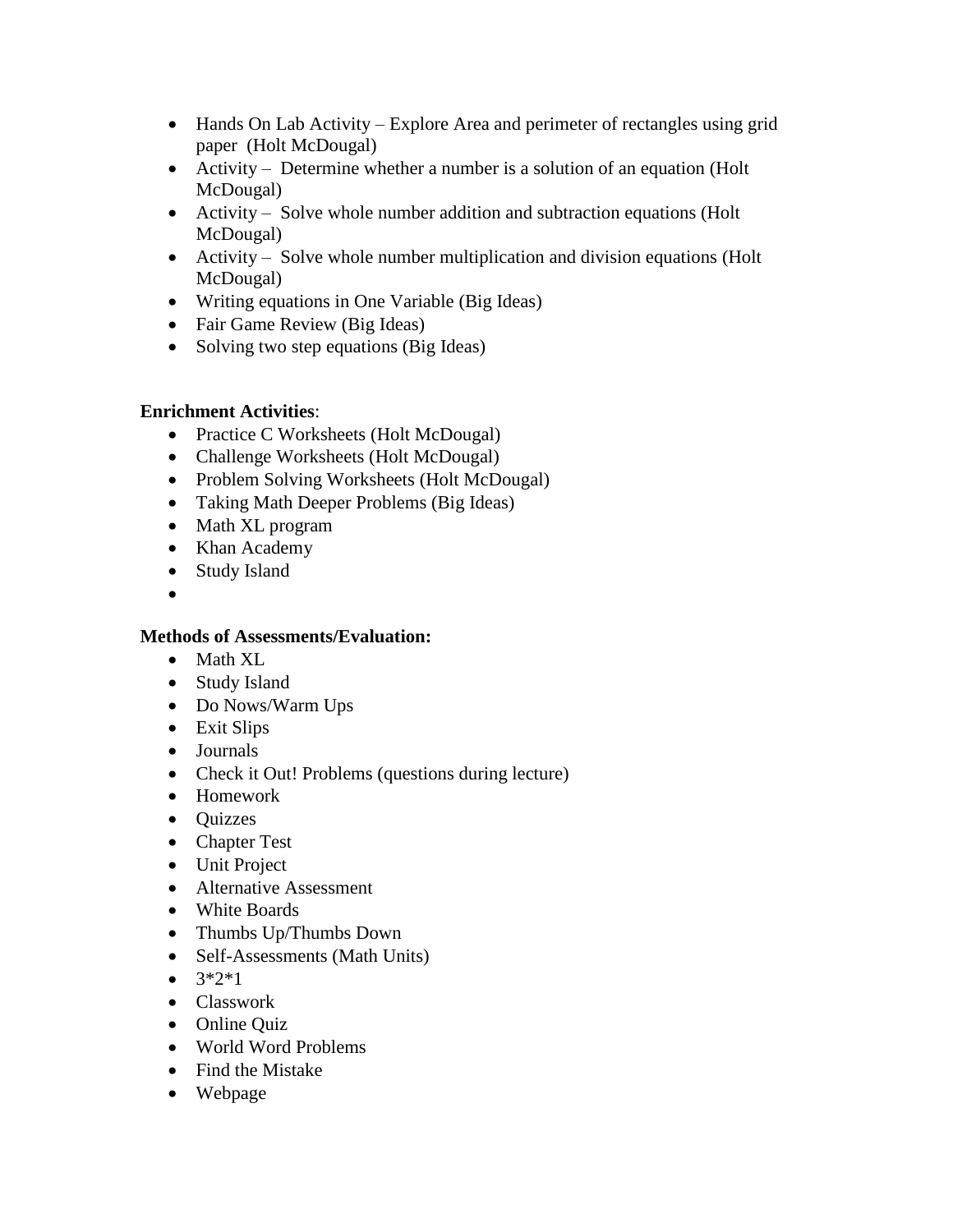- Calculators
- Math/CS-Related Software
- Daily warm-ups
- $\bullet$

- Online Textbook Information: my.hrw.com
- Teacher Webpage
- Sixth Grade Textbook by Holt McDougal
- Big Ideas Textbook by Holt McDougal
- Math XL program
- https://www.khanacademy.org/
- Online Games/Tools
	- <http://www.math-play.com/One-Step-Equation-Game.html>
	- <http://www.superteacherworksheets.com/>
	- <http://mathematicsgames.wordpress.com/>
	- <http://www.math.com/students/homeworkhelp.html>
	- <http://www.studyisland.com/web/index/>

## **Topic/Unit: III - Decimals**

## **Approximate # Of Weeks: 2-3**

#### **Essential Questions:**

How do you represent very large and very small numbers? How can we show multiple representations of decimals? How can we solve real life problems using whole numbers and decimals? Why is it important to understand place value? What is the whole unit in this situation? How big are the numbers in this problem? About how large will the sum, difference, product, or quotient be? How do these decimals compare to fractions that I know?

#### **New Jersey Student Learning Standards for mathematics:**

6.NS.3 6.EE.7 6.EE.6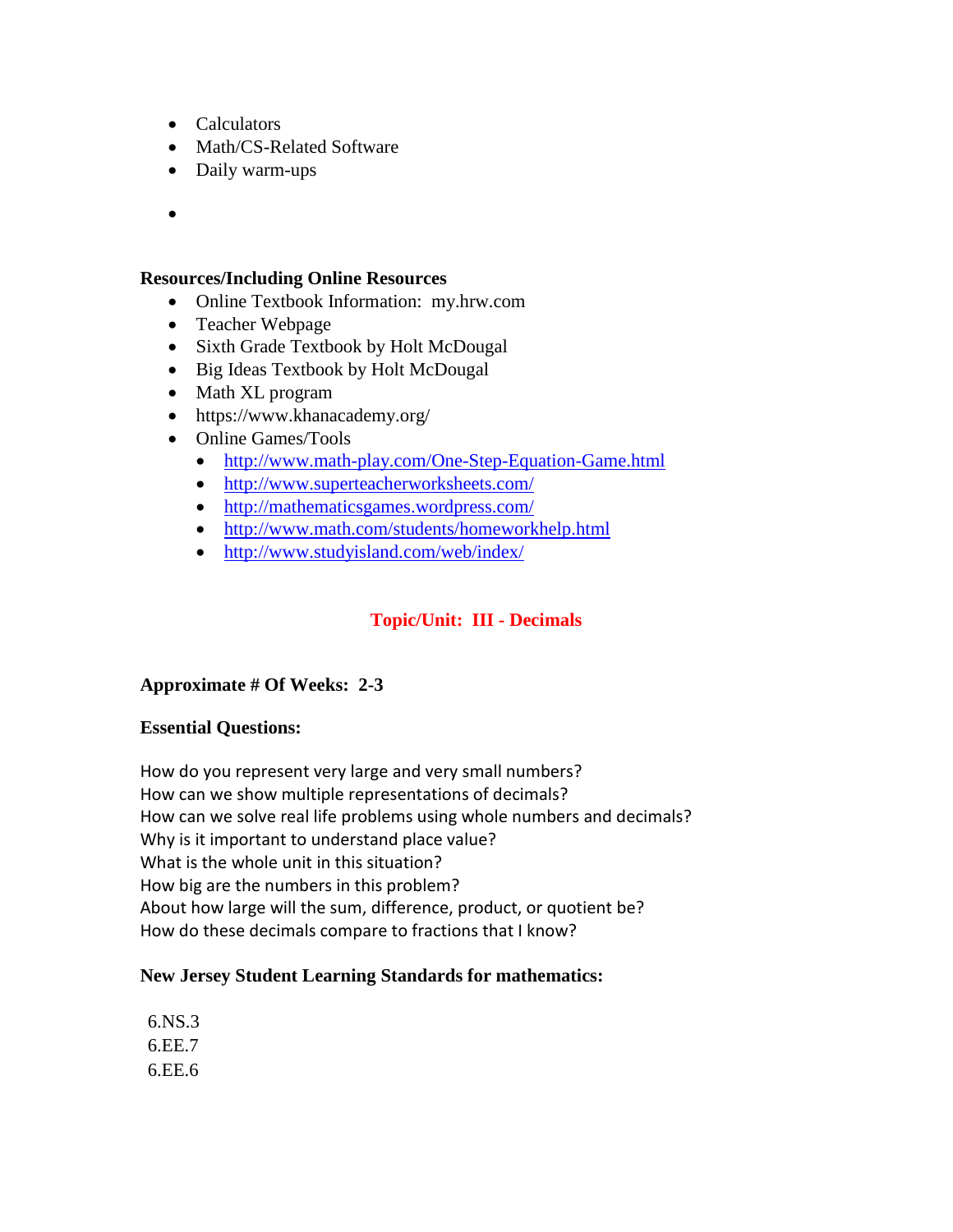### **Upon completion of this unit students will be able to:**

- Write, compare, and order decimals using place value and number lines
- Estimate decimal sums, differences, products, and quotients
- Add and subtract decimals
- Multiply decimals by whole numbers and by decimals
- Divide decimals by whole numbers
- Divide whole numbers and decimals by decimals
- Solve problems by interpreting the quotient
- Solve equations involving decimals

## **Interdisciplinary Standards (njcccs.org)**

- $\bullet$  Standard 5.1 Science Practices
- Standard  $6.1 U.S.$  History: America in the World
- Standard 6.3 Active Citizenship in the  $21<sup>st</sup>$  Century
- Standard  $8.2$  Technology Education
- Standard  $9.1 21$ st Century Life & Career Skills

## **Activities – include 21st Century Technologies:**

- Video Tutors (Holt McDougal website)
- Interactivities (Holt McDougal website)
- Lesson Activities (Holt McDougal website)
- Lesson Quizzes (Holt McDougal website)
- Homework Help (Holt McDougal website)
- Chapter Project (Holt McDougal website)
- Activity Write, compare, and order decimals using place value and number lines (Holt McDougal)
- Activity Estimate decimals sums, differences, products, and quotients (Holt McDougal)
- Activity Add and subtract decimals (Holt McDougal)
- Modeling Activity Use decimal grids to model addition and subtraction of decimals (Holt McDougal)
- Modeling Activity Use decimal grids to multiplication and division of decimals (Holt McDougal)
- Activity Multiply decimals by whole numbers and decimals (Holt McDougal)
- Activity Divide decimals by whole numbers (Holt McDougal)
- Activity Divide whole numbers and decimals by decimals (Holt McDougal)
- Activity Solve problems by interpreting the quotient (Holt McDougal)
- Activity Solve equations involving decimals (Holt McDougal)
- Game Activity Jumbles (Holt McDougal Lesson Alternative Assessment)
- Project- EZ2C Decimals (Holt McDougal)

## **Enrichment Activities**:

• Practice C Worksheets (Holt McDougal)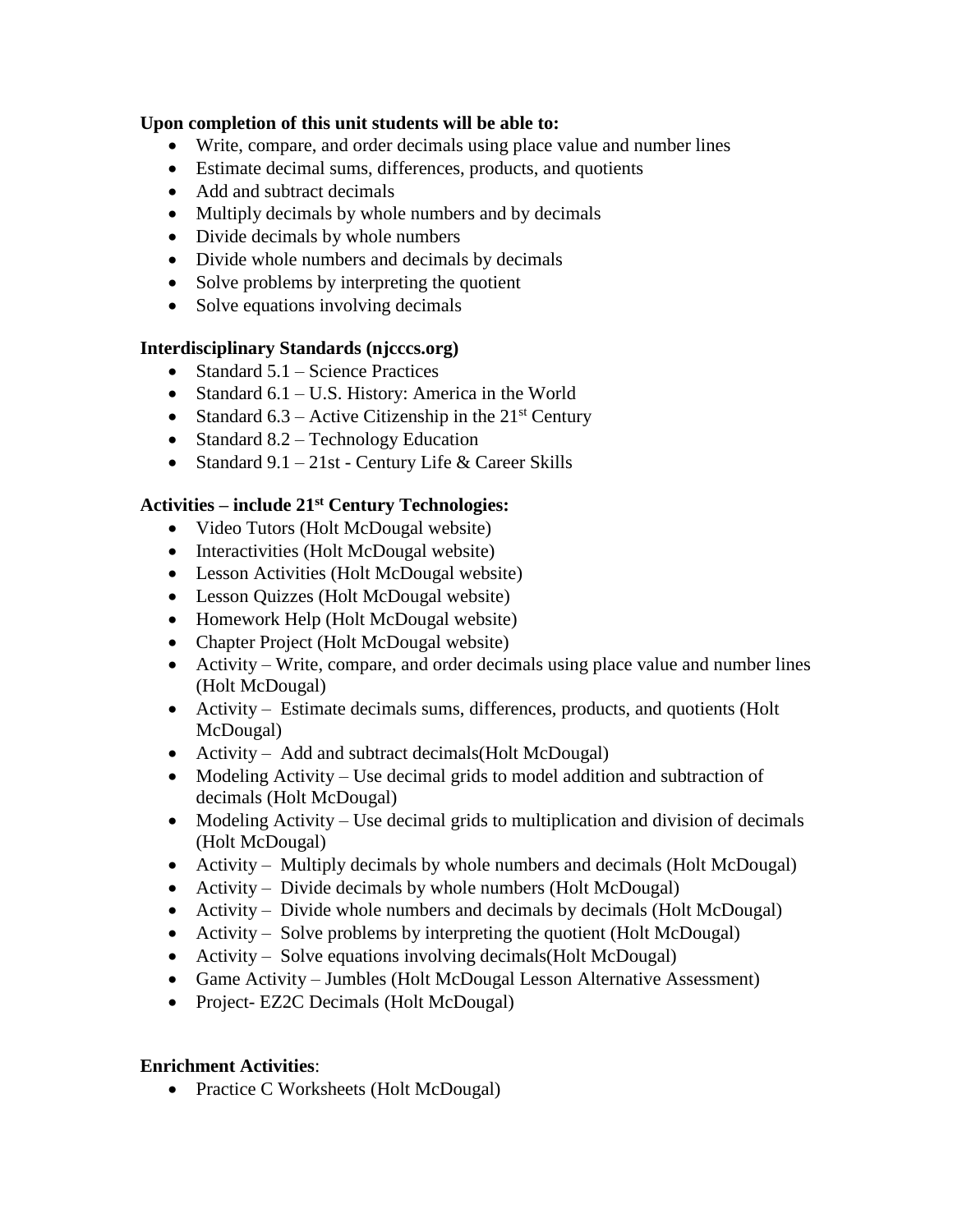- Challenge Worksheets (Holt McDougal)
- Problem Solving Worksheets (Holt McDougal)
- Taking Math Deeper Problems (Big Ideas)
- Math XL program
- Khan Academy
- Study Island

#### **Methods of Assessments/Evaluation:**

- Math XL
- Study Island
- Do Nows/Warm Ups
- Exit Slips
- Journals
- Check it Out! Problems (questions during lecture)
- Homework
- Ouizzes
- Chapter Test
- Unit Project
- Alternative Assessment
- White Boards
- Thumbs Up/Thumbs Down
- Self-Assessments (Math Units)
- $3*2*1$
- Classwork
- Online Quiz
- World Word Problems
- Find the Mistake
- Webpage
- Calculators
- Math/CS-Related Software
- Daily warm-ups

#### **Resources/Including Online Resources**

- Online Textbook Information: my.hrw.com
- Teacher Webpage
- Sixth Grade Textbook by Holt McDougal
- Big Ideas Textbook by Holt McDougal
- Online Games/Tools:
- Math XL program
- https://www.khanacademy.org/
- <http://www.studyisland.com/web/index/>
- **<http://www.xpmath.com/index.php>**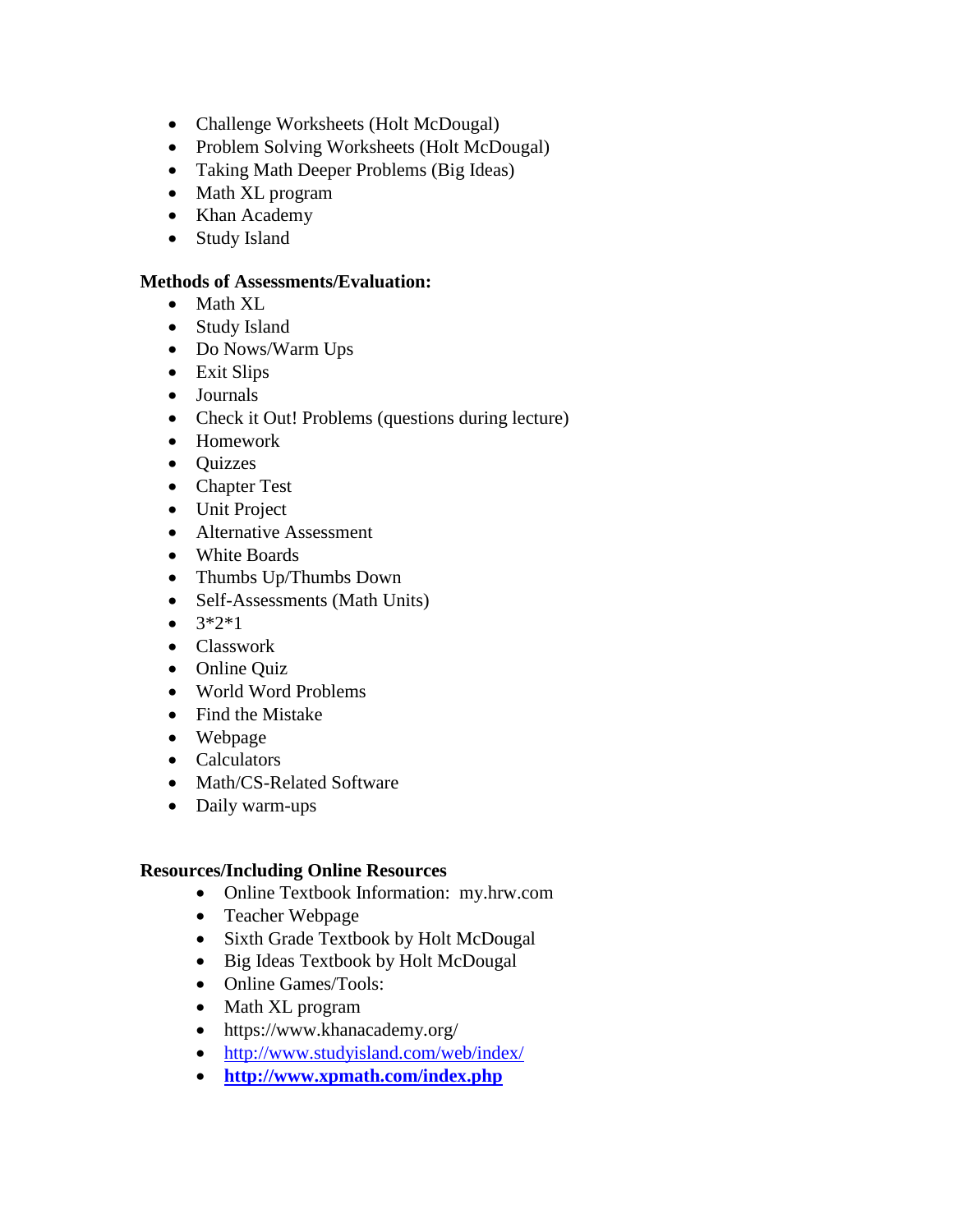## **Topic/Unit: IV – Number Theory and Fractions**

#### **Approximate # Of Weeks: 3-4**

#### **Essential Questions:**

How do we represent numbers in various ways? How do numbers relate to each other? What is the importance of predictable patterns? How do you know that a fraction can be viewed as parts of a whole? Will breaking a number into factors help solve the problem? What relationships are revealed after breaking a number into factors? What do factors and multiples of numbers tell me about the situation? How can I find factors of numbers? How can I find multiples of numbers? What common factors and common multiples do numbers have?

### **New Jersey Student Learning Standards for mathematics:**

6.NS.4 6.EE.2b 6.EE.3 6.EE.4 6.NS.7

#### **Upon completion of this unit students will be able to:**

- Write prime factorizations of composite numbers
- Find the greatest common factor of a set of numbers
- Factor numerical expressions and write equivalent numerical and algebraic expressions
- Convert between decimals and fractions
- Write equivalent fractions
- Convert between mixed numbers and improper fractions
- Use pictures and number lines to compare and order fractions

#### **Interdisciplinary Standards (njcccs.org)**

- Standard  $5.1$  Science Practices
- Standard  $6.1 U.S.$  History: America in the World
- Standard 6.3 Active Citizenship in the  $21<sup>st</sup>$  Century
- Standard  $8.2$  Technology Education
- Standard  $9.1 21$ st Century Life & Career Skills

## **Activities – include 21st Century Technologies:**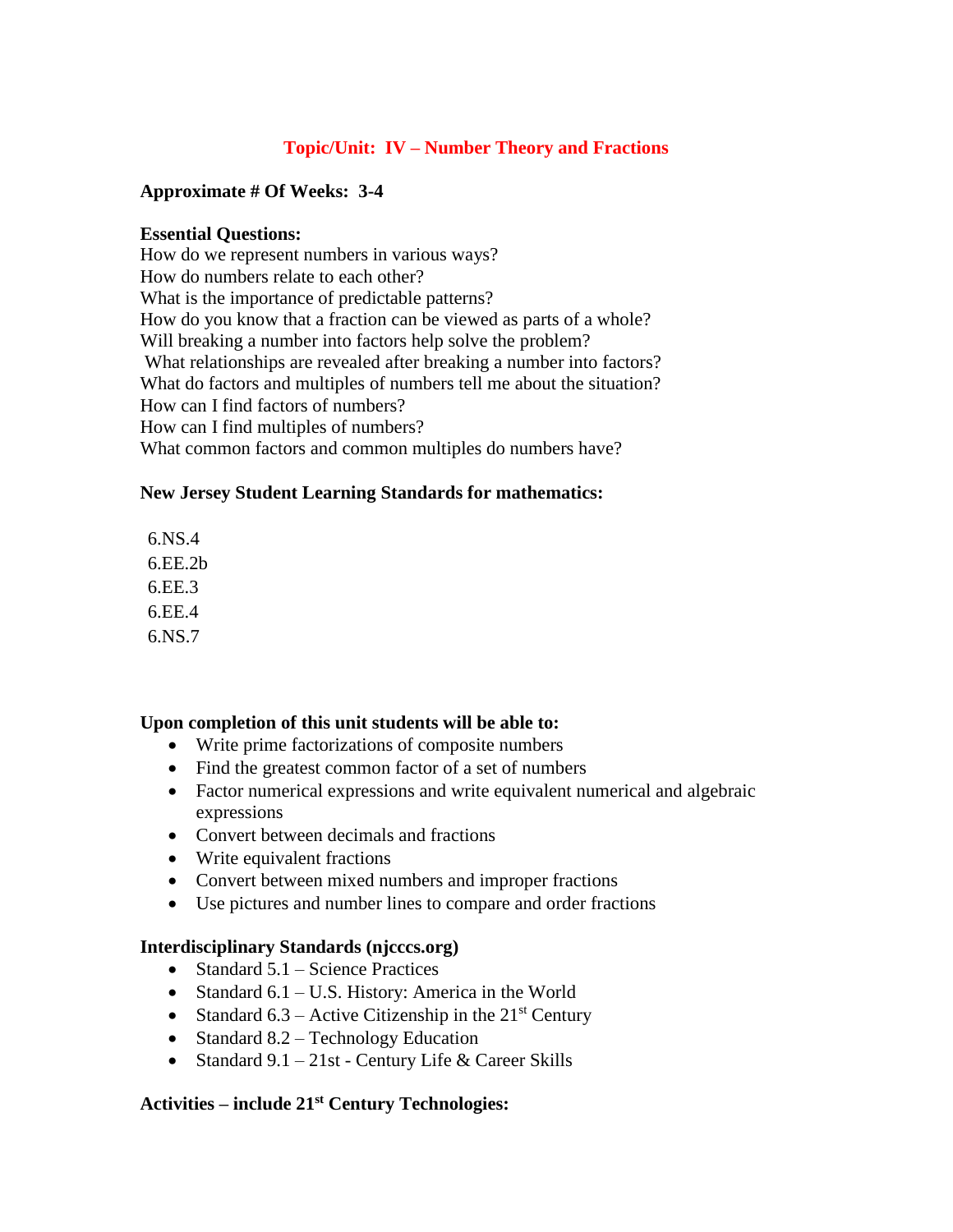- Video Tutors (Holt McDougal website)
- Interactivities (Holt McDougal website)
- Lesson Activities (Holt McDougal website)
- Lesson Quizzes (Holt McDougal website)
- Homework Help (Holt McDougal website)
- Chapter Project (Holt McDougal website)
- Activity Write prime factorization of composite numbers (Holt McDougal)
- Activity Find the greatest common factor of a set of numbers (Holt McDougal)
- Activity Factor numerical and algebraic expressions and write equivalent numerical and algebraic expressions (Holt McDougal)
- Technology Lab Activity Use a graphing calculator to find the greatest common factor of two or more numbers (Holt McDougal)
- Hands On Lab Activity- Use decimal grids to show the relationship between decimals and fractions (Holt McDougal)
- Hands On Lab Activity- Use pattern blocks to model equivalent fractions (Holt McDougal)
- Activity Write equivalent fractions (Holt McDougal)
- Activity Convert between mixed numbers and improper fractions (Holt McDougal)
- Activity Use pictures and number lines to compare and order fractions (Holt McDougal)
- Game Activity- Riddle me This
- Project Activity- Spec-Tag-Ular Number Theory

## **Enrichment Activities**:

- Practice C Worksheets (Holt McDougal)
- Challenge Worksheets (Holt McDougal)
- Problem Solving Worksheets (Holt McDougal)
- Taking Math Deeper Problems (Big Ideas)

- Math XL
- Study Island
- Do Nows/Warm Ups
- Exit Slips
- Journals
- Check it Out! Problems (questions during lecture)
- Homework
- Ouizzes
- Chapter Test
- Unit Project
- Alternative Assessment
- White Boards
- Thumbs Up/Thumbs Down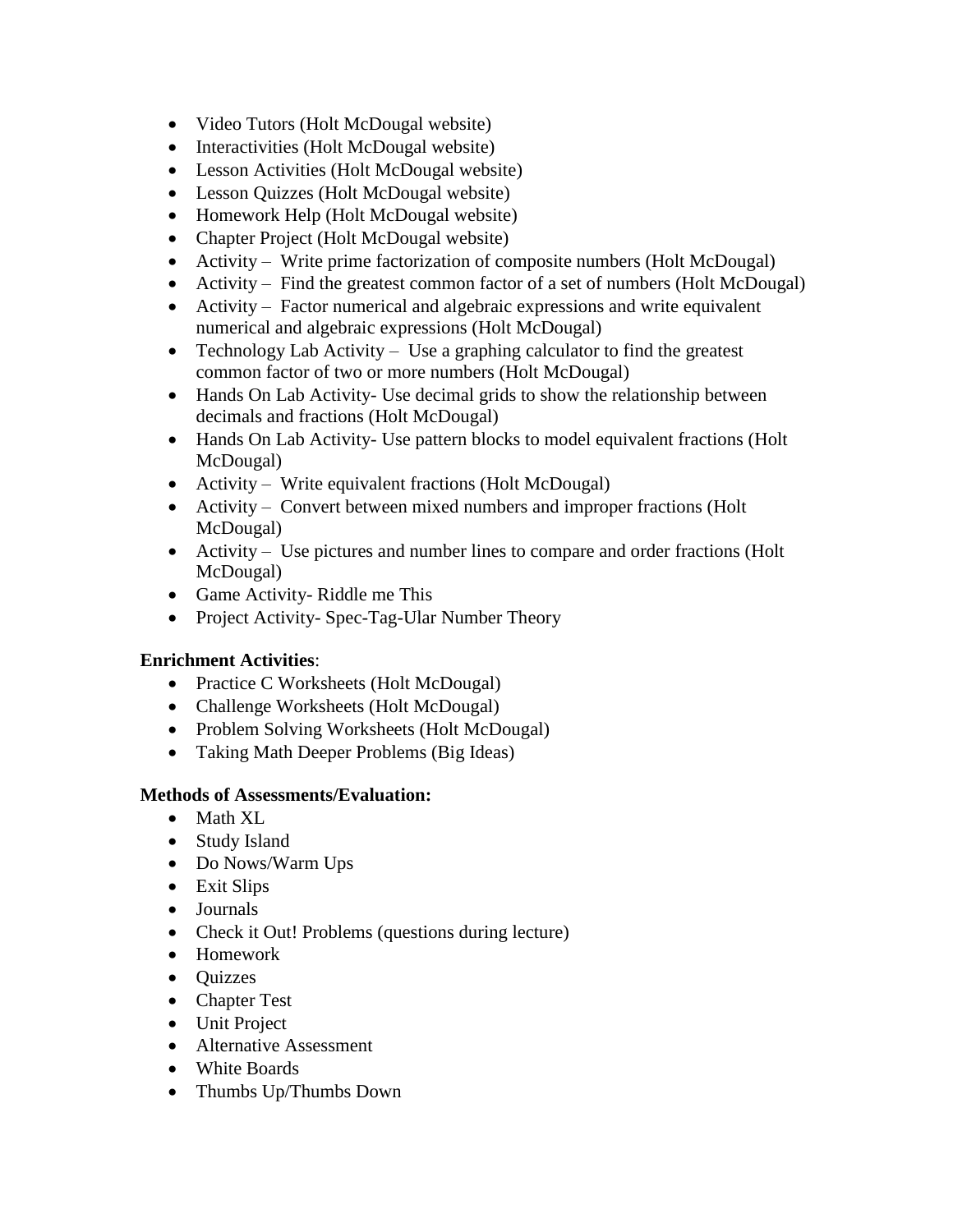- Self-Assessments (Math Units)
- $3*2*1$
- Classwork
- Online Ouiz
- World Word Problems
- Find the Mistake
- Webpage
- Calculators
- Math/CS-Related Software
- Daily warm-ups

- Online Textbook Information: my.hrw.com
- Teacher Webpage
- Sixth Grade Textbook by Holt McDougal
- Big Ideas Textbook by Holt McDougal
- Online Games/Tools:
- Math XL program
- https://www.khanacademy.org/
- <http://www.studyisland.com/web/index/>
- <http://www.mathplayground.com/tangrams.html>
- **<http://www.xpmath.com/index.php>**

## **Topic/Unit: V – Fraction Operations**

## **Approximate # Of Weeks: 2- 3**

#### **Essential Questions:**

- What kinds of models can be used to show computation with fractions?
- Will strategies and algorithms we have developed apply to all fractional quantities?
- What do whole number operations reveal about the meaning of operations with fractions?
- Do results from algorithms support those found with models?
- How can estimation help in determining reasonableness?
- When do we need to consider amounts that do not represent whole numbers?
- Why can there be different fraction names for the same quantity?
- How can we tell when two names refer to the same quantity?
- How can we tell which of two fractions is greater?
- What are some situations in which fractions are commonly used?
- In what situations is a decimal name for a fraction quantity useful?
- How can we change a fraction name to the equivalent decimal name?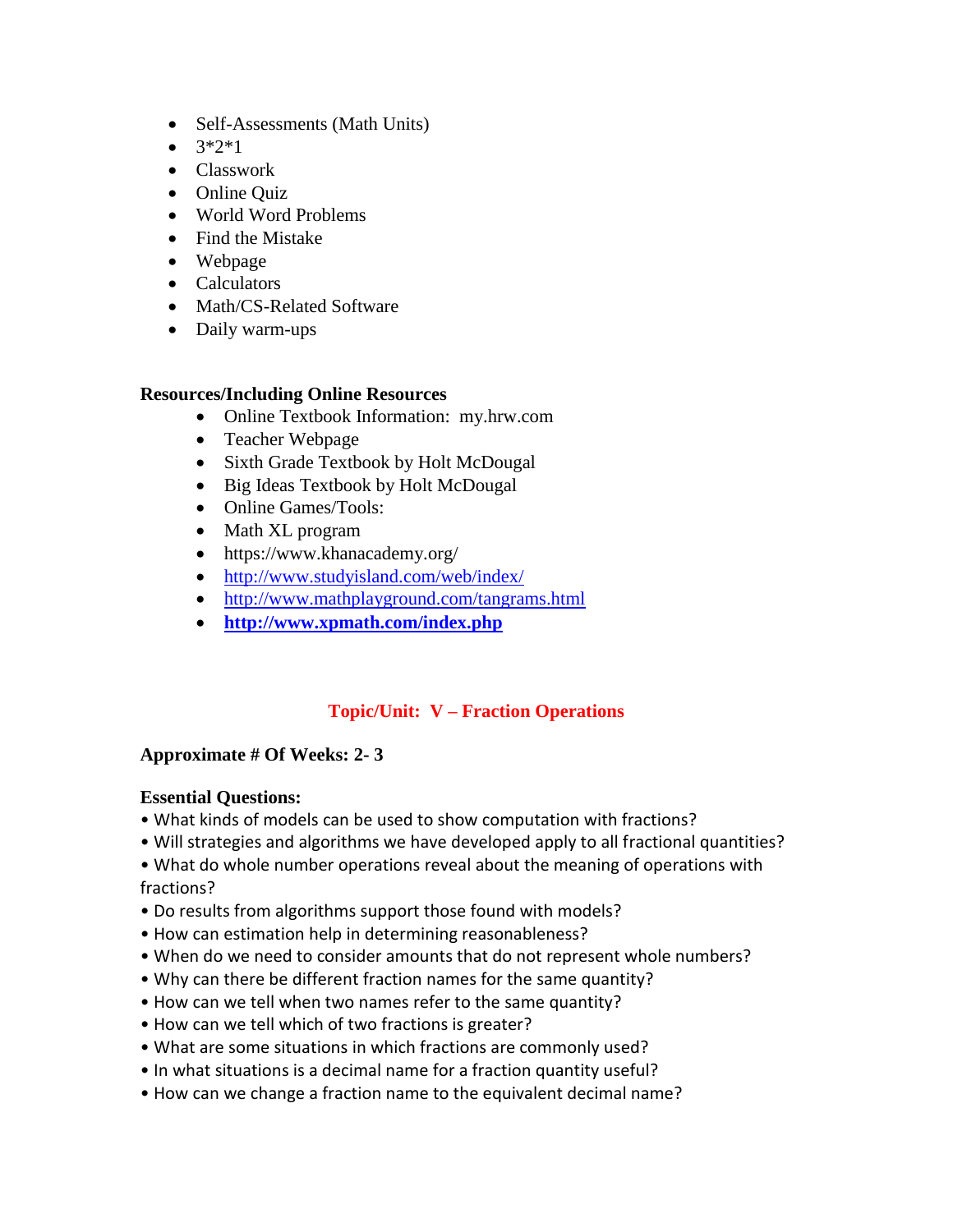• Why are fractions with a denominator of 100 useful?

#### **New Jersey Student Learning Standards for mathematics:**

- 6.NS.4
- 6.EE.6
- 6.EE.7
- 6.NS.1

### **Upon completion of this unit students will be able to:**

- Find the least common multiple of a group of numbers
- Add and subtract fractions with unlike denominators
- Regroup mixed numbers to subtract
- Solve equations by adding and subtracting fractions
- Multiply mixed numbers
- Divide fractions and mixed numbers
- Solve equations by multiplying and dividing fractions

### **Interdisciplinary Standards (njcccs.org)**

- Standard  $5.1$  Science Practices
- Standard 6.3 Active Citizenship in the  $21<sup>st</sup>$  Century
- Standard  $8.2$  Technology Education
- Standard  $9.1 21$ st Century Life & Career Skills

## **Activities – include 21st Century Technologies:**

- Video Tutors (Holt McDougal website)
- Interactivities (Holt McDougal website)
- Lesson Activities (Holt McDougal website)
- Lesson Quizzes (Holt McDougal website)
- Homework Help (Holt McDougal website)
- Chapter Project (Holt McDougal website)
- Activity Find the least common multiple of a set of numbers (Holt McDougal)
- Activity Add and subtract fractions with unlike denominators (Holt McDougal)
- Activity Regroup mixed numbers to subtract (Holt McDougal)
- Activity Solve equations by adding and subtracting fractions (Holt McDougal)
- Activity Multiply mixed numbers (Holt McDougal)
- Hands On Lab Activity- Use grids to model division of fractions (Holt McDougal)
- Hands On Lab Activity- Use fraction bars to model the division of fractions in word problems (Holt McDougal)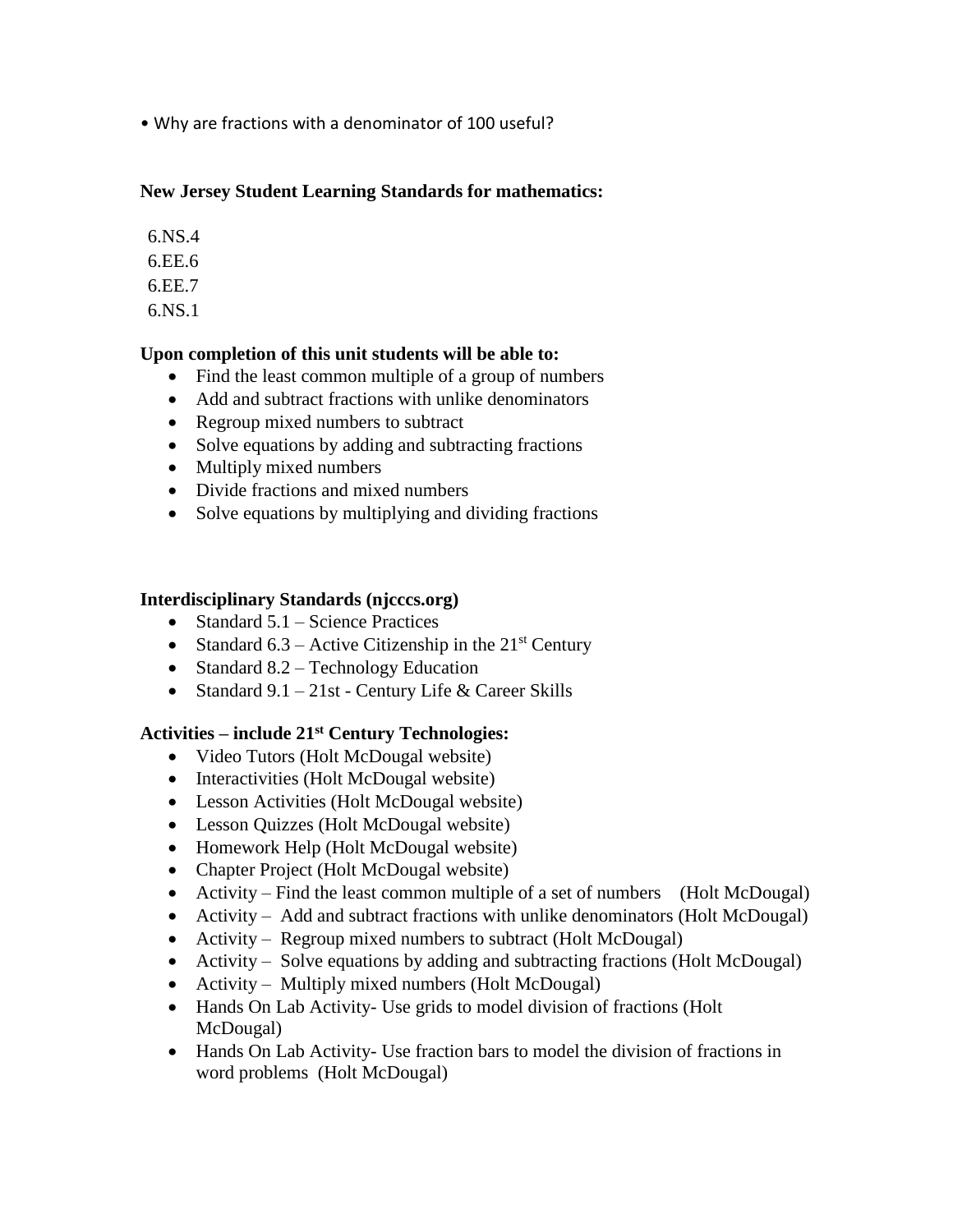- Activity Solve equations by multiplying and dividing fractions (Holt McDougal)
- Activity Convert between mixed numbers and improper fractions (Holt McDougal)
- Activity Use pictures and number lines to compare and order fractions (Holt McDougal)
- Game Activity- Fraction Riddles
- Project Activity- Flipping over Fractions

## **Enrichment Activities**:

- Practice C Worksheets (Holt McDougal)
- Challenge Worksheets (Holt McDougal)
- Problem Solving Worksheets (Holt McDougal)
- Taking Math Deeper Problems (Big Ideas)
- Math XL program
- Khan Academy
- Study Island

- Math XL
- Study Island
- Do Nows/Warm Ups
- Exit Slips
- Journals
- Check it Out! Problems (questions during lecture)
- Homework
- Quizzes
- Chapter Test
- Unit Project
- Alternative Assessment
- White Boards
- Thumbs Up/Thumbs Down
- Self-Assessments (Math Units)
- $3*2*1$
- Classwork
- Online Quiz
- World Word Problems
- Find the Mistake
- Webpage
- Calculators
- Math/CS-Related Software
- Daily warm-ups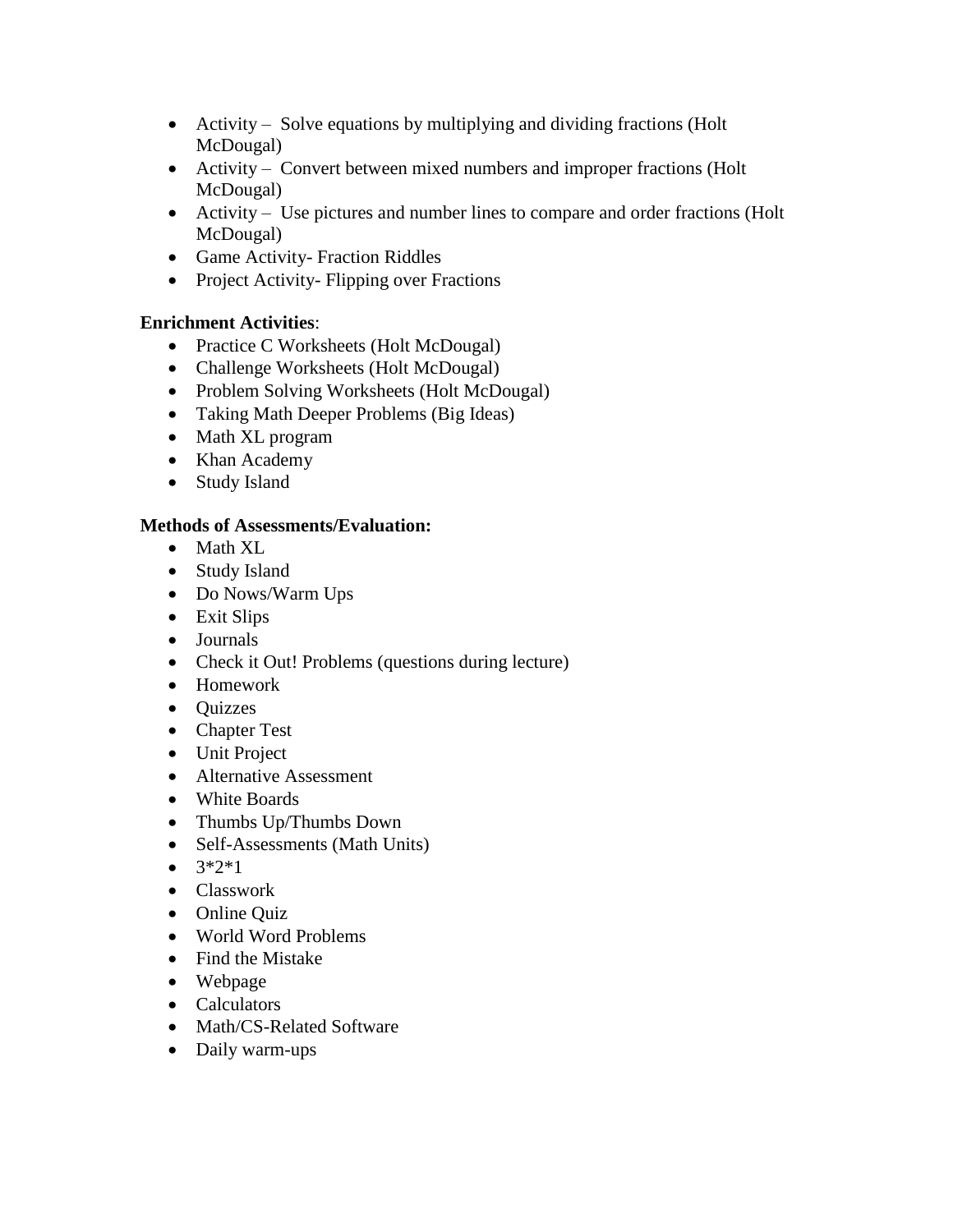- Online Textbook Information: my.hrw.com
- Teacher Webpage
- Sixth Grade Textbook by Holt McDougal
- Big Ideas Textbook by Holt McDougal
- Online Games/Tools:
	- Math XL program
	- https://www.khanacademy.org/
	- <http://www.mathplayground.com/tangrams.html>
	- <http://www.studyisland.com/web/index/>
	- **<http://www.xpmath.com/index.php>**

## **Topic/Unit: VI – Data Collection and Analysis**

#### **Approximate # Of Weeks: 3-4**

#### **Essential Questions:**

How can information be gathered, recorded, and organized? How does the type of data influence the choice of display? How do charts, tables, and graphs help you interpret data? What kinds of questions can and cannot be answered from a graph? How can measurements and data be used to solve real world problems?

#### **New Jersey Student Learning Standards for mathematics:**

6.SP.2 6.SP.3 6.SP.1 6.SP.5c 6.SP.4 6.SP.5 6.NS.7c 6.NS.7d 6.SP.5a 6.SP.5b 6.SP.5d

#### **Upon completion of this unit students will be able to:**

• Find the range, mean, median, and mode of a data set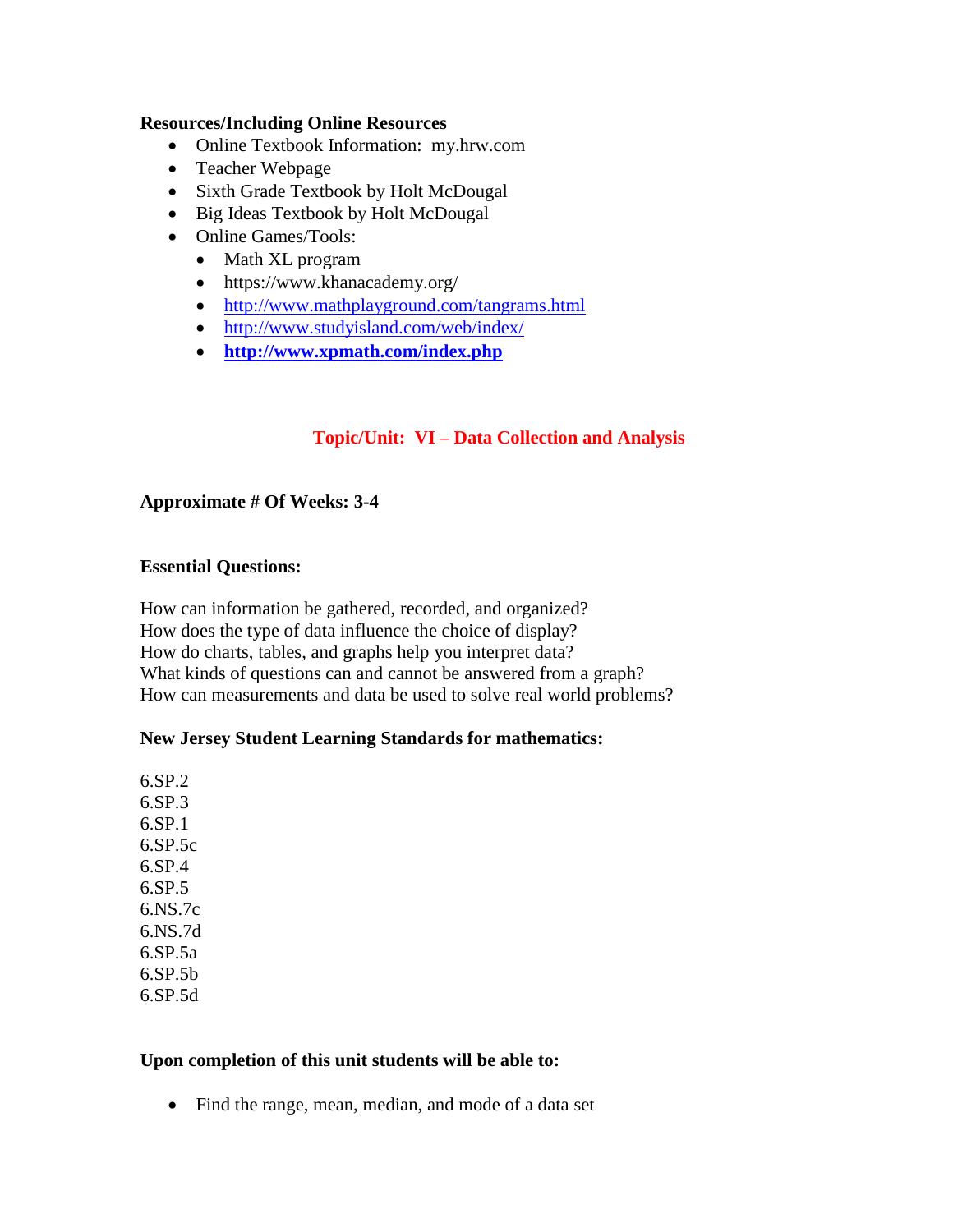- Recognize a statistical question
- Organize data in tables and graphs
- Choose a table or graph to display data
- Learn the effect of additional data and outliers
- Record and organize data in line plots, frequency tables, and histograms
- Calculate, interpret, and compare measures of variation in a data set
- Create and interpret box-and-whisker plots
- Describe and compare data distribution by their center, spread, and shape, sing box and whisker plots or dot plots

## **Interdisciplinary Standards (njcccs.org)**

- Standard  $5.1$  Science Practices
- Standard 6.3 Active Citizenship in the  $21<sup>st</sup>$  Century
- Standard  $8.2$  Technology Education
- Standard  $9.1 21$ st Century Life & Career Skills

## **Activities – include 21st Century Technologies:**

- Video Tutors (Holt McDougal website)
- Interactivities (Holt McDougal website)
- Lesson Activities (Holt McDougal website)
- Lesson Quizzes (Holt McDougal website)
- Homework Help (Holt McDougal website)
- Chapter Project (Holt McDougal website)
- Hands On Lab Activity- Use data and use counters to find the mean of a set of data. (Holt McDougal)
- Activity Find the range, mean, median, and mode of a data set (Holt McDougal)
- Activity Learn the effect of additional data and outliers (Holt McDougal)
- Activity Calculate, interpret, and compare measures of variation in a data set (Holt McDougal)
- Activity Organize data in line plots, frequency tables, and histograms (Holt McDougal)
- Hands On Lab Activity- Use a survey to collect, organize and display data (Holt McDougal)
- Extension Activity- Describe the distribution of a data set and make a cumulative frequency table and histogram (Holt McDougal)
- Activity Describe and compare data distributions by their center, spread, and shape, using box and whisker plots or dot plots (Holt McDougal)
- Game Activity- A Thousand Words
- Project Activity- Graphing according to me

## **Enrichment Activities**:

- Practice C Worksheets (Holt McDougal)
- Challenge Worksheets (Holt McDougal)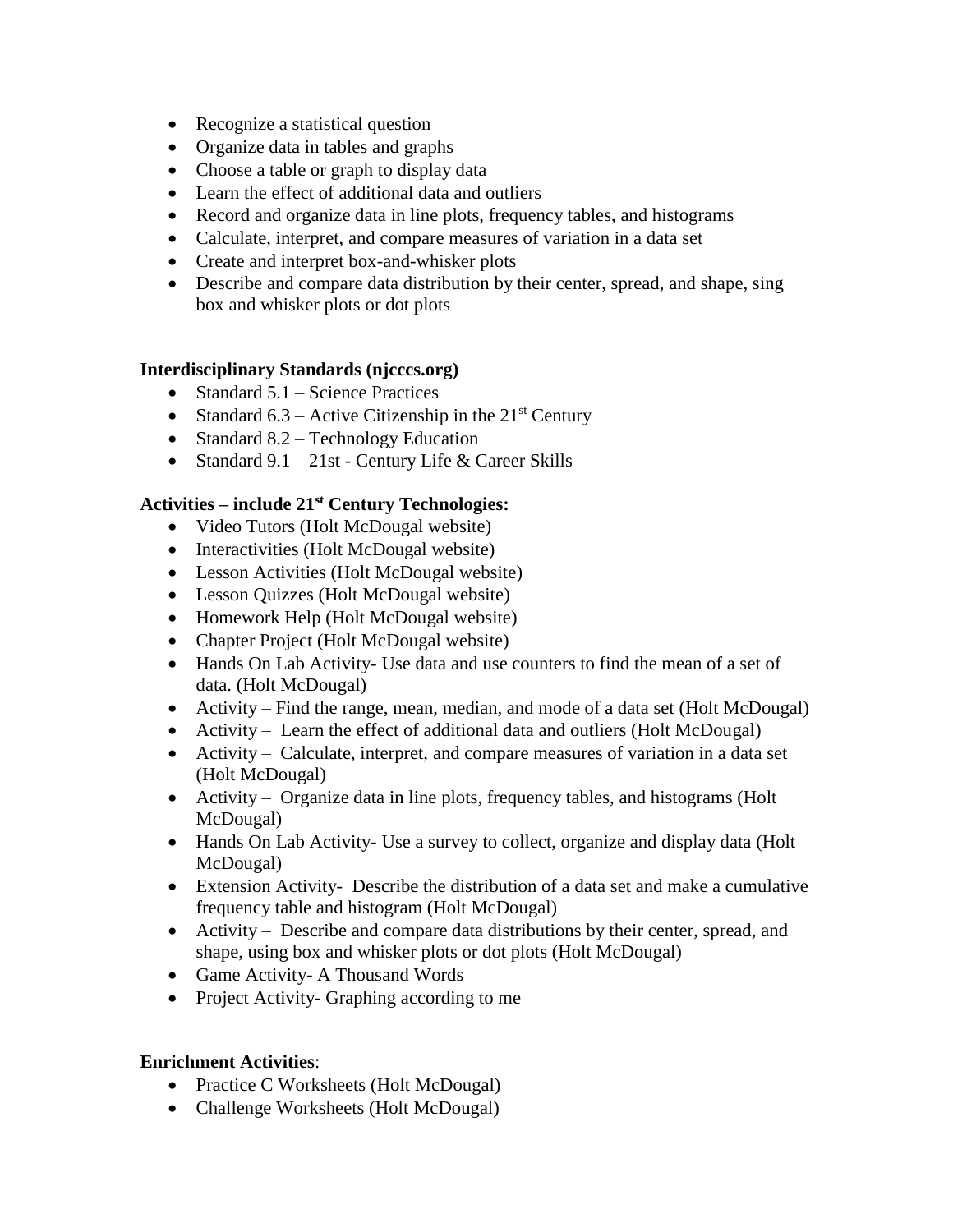- Problem Solving Worksheets (Holt McDougal)
- Taking Math Deeper Problems (Big Ideas)
- Math XL program
- Khan Academy
- Study Island

### **Methods of Assessments/Evaluation:**

- Math XL
- Study Island
- Do Nows/Warm Ups
- Exit Slips
- Journals
- Check it Out! Problems (questions during lecture)
- Homework
- Quizzes
- Chapter Test
- Unit Project
- Alternative Assessment
- White Boards
- Thumbs Up/Thumbs Down
- Self-Assessments (Math Units)
- $3*2*1$
- Classwork
- Online Quiz
- World Word Problems
- Find the Mistake
- Webpage
- Calculators
- Math/CS-Related Software
- Daily warm-ups

#### **Resources/Including Online Resources**

- Online Textbook Information: my.hrw.com
- Teacher Webpage
- Sixth Grade Textbook by Holt McDougal
- Big Ideas Textbook by Holt McDougal
	- Math XL program
	- https://www.khanacademy.org/
- Online Games:
	- <http://www.studyisland.com/web/index/>
	- <http://nces.ed.gov/nceskids/createagraph/default.aspx>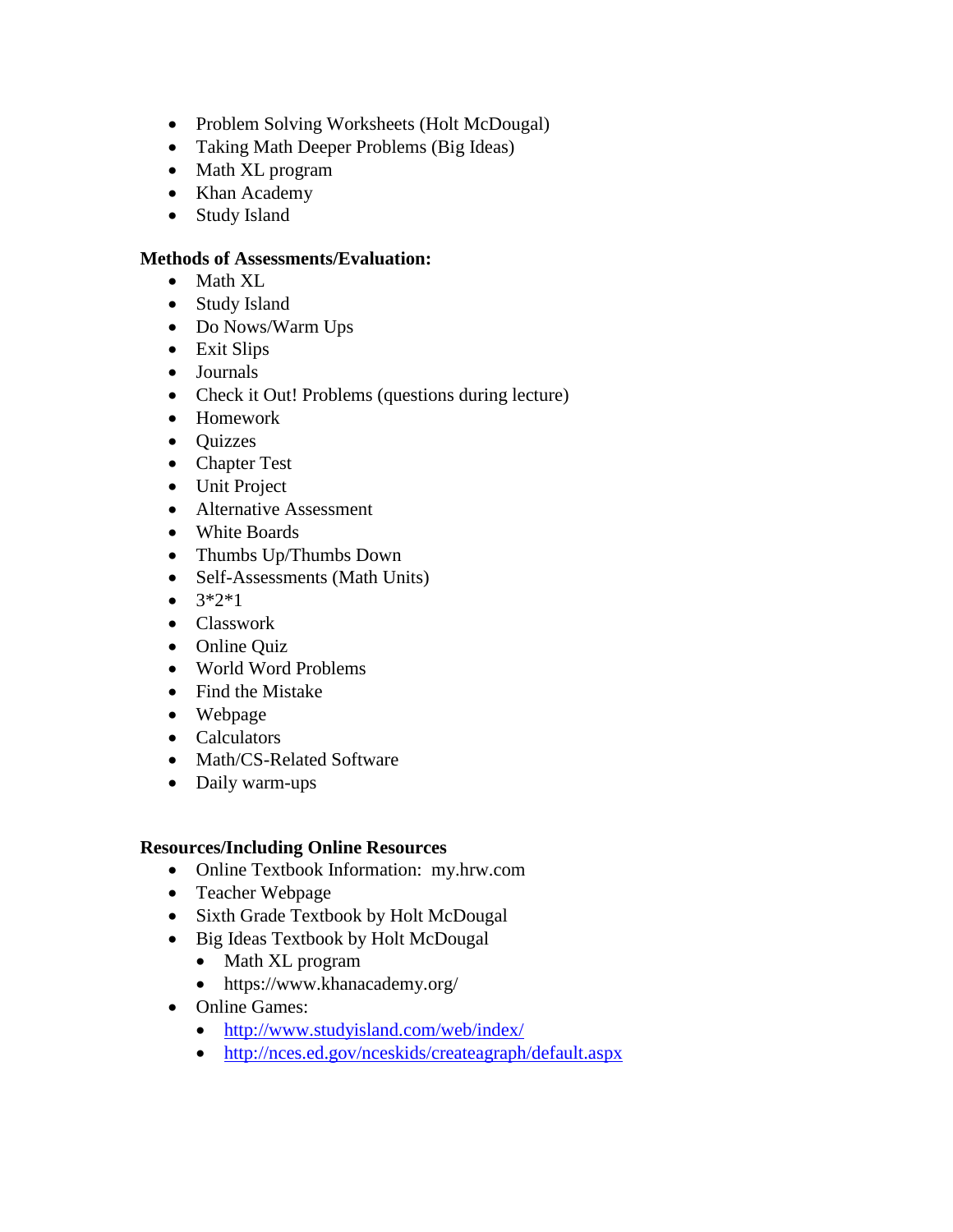## **Topic/Unit: VII – Proportional Relationships**

### **Approximate # Of Weeks: 4**

#### **Essential Questions:**

How could you use proportional reasoning to solve rate and ratio problems? How are ratios and rates connected?

How could you use tables to determine whether quantities are in equivalent ratios? How could you use multiplication and division to solve problems involving equivalent ratios and rates?

How can you represent ratios and percents with concrete models, fractions, and decimals?

In what type of contexts could you use ratios?

#### **New Jersey Student Learning Standards for mathematics:**

6.RP.1 6.RP.2 6.RP.3 6.RP.3a 6.RP.3b 6.RP.3c 6.NS.6c 6.RP.6

#### **Upon completion of this unit students will be able to:**

- Write ratios and rates
- Find unit rates
- Use a table to find equivalent ratios and rates
- Graph ordered pairs on a coordinate grid
- Graph equivalent ratios on the coordinate plane
- Write and solve proportions
- Write percents as decimals and as fractions
- Write decimals and fractions as percents
- Find the percent of a number
- Solve problems involving percents

#### **Interdisciplinary Standards (njcccs.org)**

- Standard  $5.1$  Science Practices
- Standard 6.3 Active Citizenship in the  $21<sup>st</sup>$  Century
- Standard  $8.2$  Technology Education
- Standard  $9.1 21$ st Century Life & Career Skills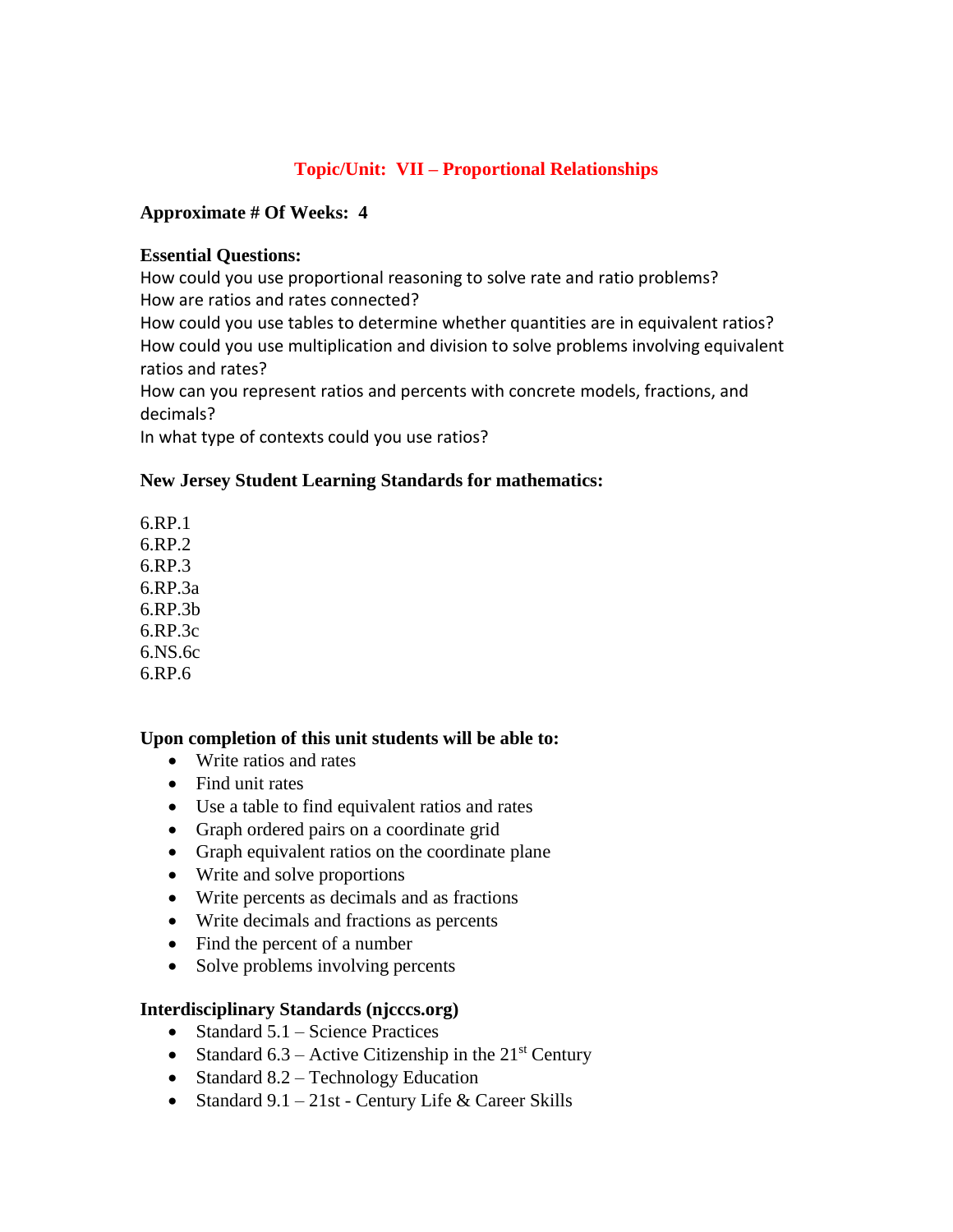## **Activities – include 21st Century Technologies:**

- Video Tutors (Holt McDougal website)
- Interactivities (Holt McDougal website)
- Lesson Activities (Holt McDougal website)
- Lesson Quizzes (Holt McDougal website)
- Homework Help (Holt McDougal website)
- Chapter Project (Holt McDougal website)
- Activity Write ratios and rates and find unit rates (Holt McDougal)
- Activity Use a table to find equivalent ratios and rates (Holt McDougal)
- Activity Graph ordered pairs on a coordinate grid (Holt McDougal)
- Extension Activity- Graph equivalent ratios on the coordinate plane (Holt McDougal)
- Hands On Lab Activity- Use counters to model equivalent ratios (Holt McDougal)
- Activity Write and solve proportions (Holt McDougal)
- Hands On Lab Activity- Use a 10-by-10 grid to model a percent (Holt McDougal)
- Activity Write percents as decimals and fractions (Holt McDougal)
- Activity Write decimals and fractions as percents (Holt McDougal)
- Activity Find the percent of a number (Holt McDougal)
- Activity Solve problems involving percents (Holt McDougal)
- Game Activity- The Golden Rectangle (Holt McDougal)
- Project Activity- Double door fractions, decimals, and percents (Holt McDougal)

## **Enrichment Activities**:

- Practice C Worksheets (Holt McDougal)
- Challenge Worksheets (Holt McDougal)
- Problem Solving Worksheets (Holt McDougal)
- Taking Math Deeper Problems (Big Ideas)
- Math XL program
- Khan Academy
- Study Island

- Math XL
- Study Island
- Do Nows/Warm Ups
- Exit Slips
- Journals
- Check it Out! Problems (questions during lecture)
- Homework
- Ouizzes
- Chapter Test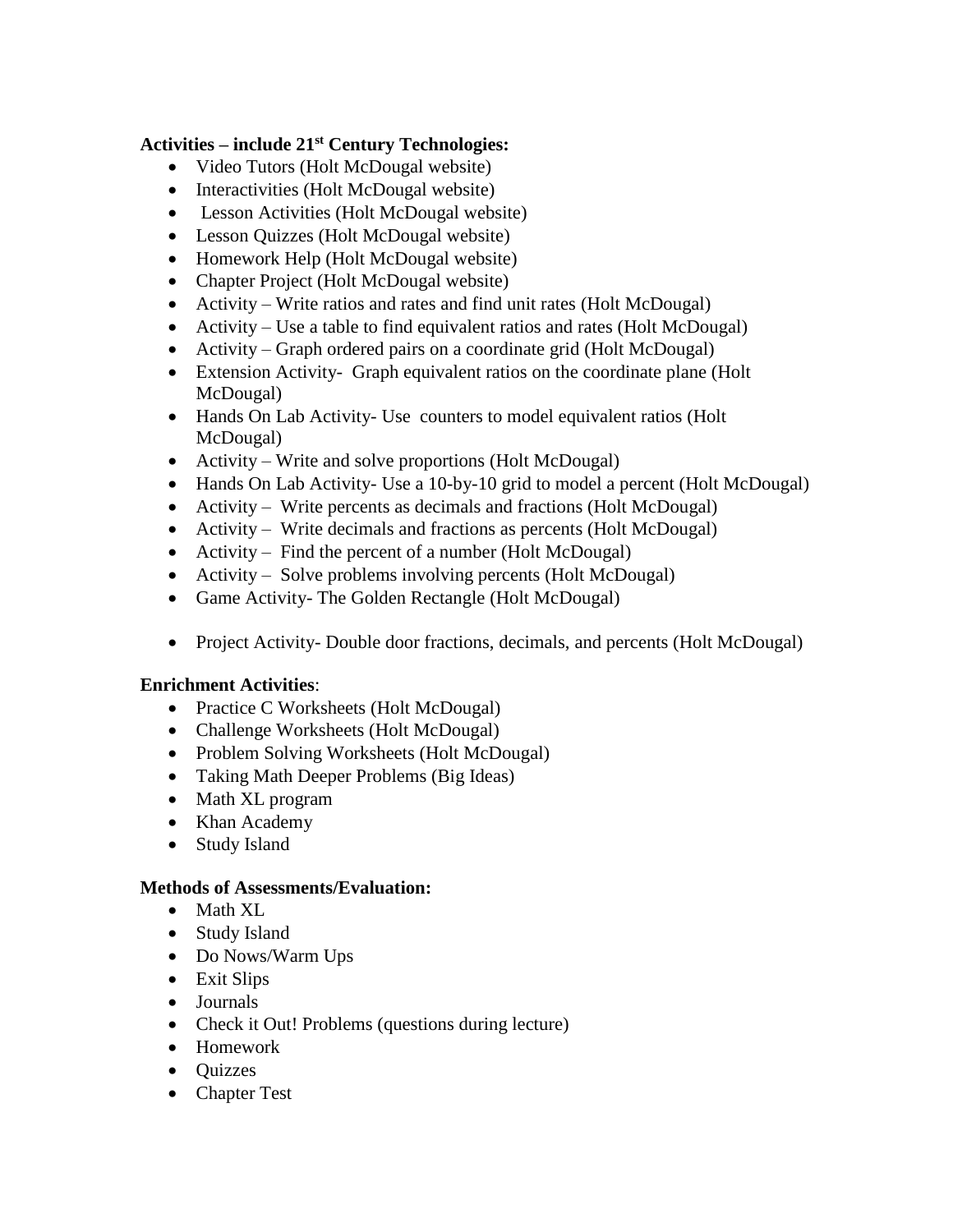- Unit Project
- Alternative Assessment
- White Boards
- Thumbs Up/Thumbs Down
- Self-Assessments (Math Units)
- $3*2*1$
- Classwork
- Online Ouiz
- World Word Problems
- Find the Mistake
- Webpage
- Calculators
- Math/CS-Related Software
- Daily warm-ups

- Online Textbook Information: my.hrw.com
- Teacher Webpage
- Sixth Grade Textbook by Holt McDougal
- Big Idea Textbook by Holt McDougal
- Online Games:
- Math XL program
- https://www.khanacademy.org/
- <http://www.studyisland.com/web/index/>
- **<http://www.aaamath.com/equ.htm>**
- **<http://www.xpmath.com/index.php>**

## **Topic/Unit: VIII – Measurement and Geometry**

## **Approximate # Of Weeks: 4**

## **Essential Questions:**

How can you recognize different characteristics of geometric representations, including special triangles and quadrilaterals that you see in your surroundings? How do you analyze shapes in your world? How could you use fractions and decimals to solve measurement problems? How could you solve problems that involve lengths, areas, and volumes? How and when do we utilize measurement? What kind of shapes/polygons will cover a flat surface? What properties do polygons have in common? How do simple polygons work together to make more complex shapes?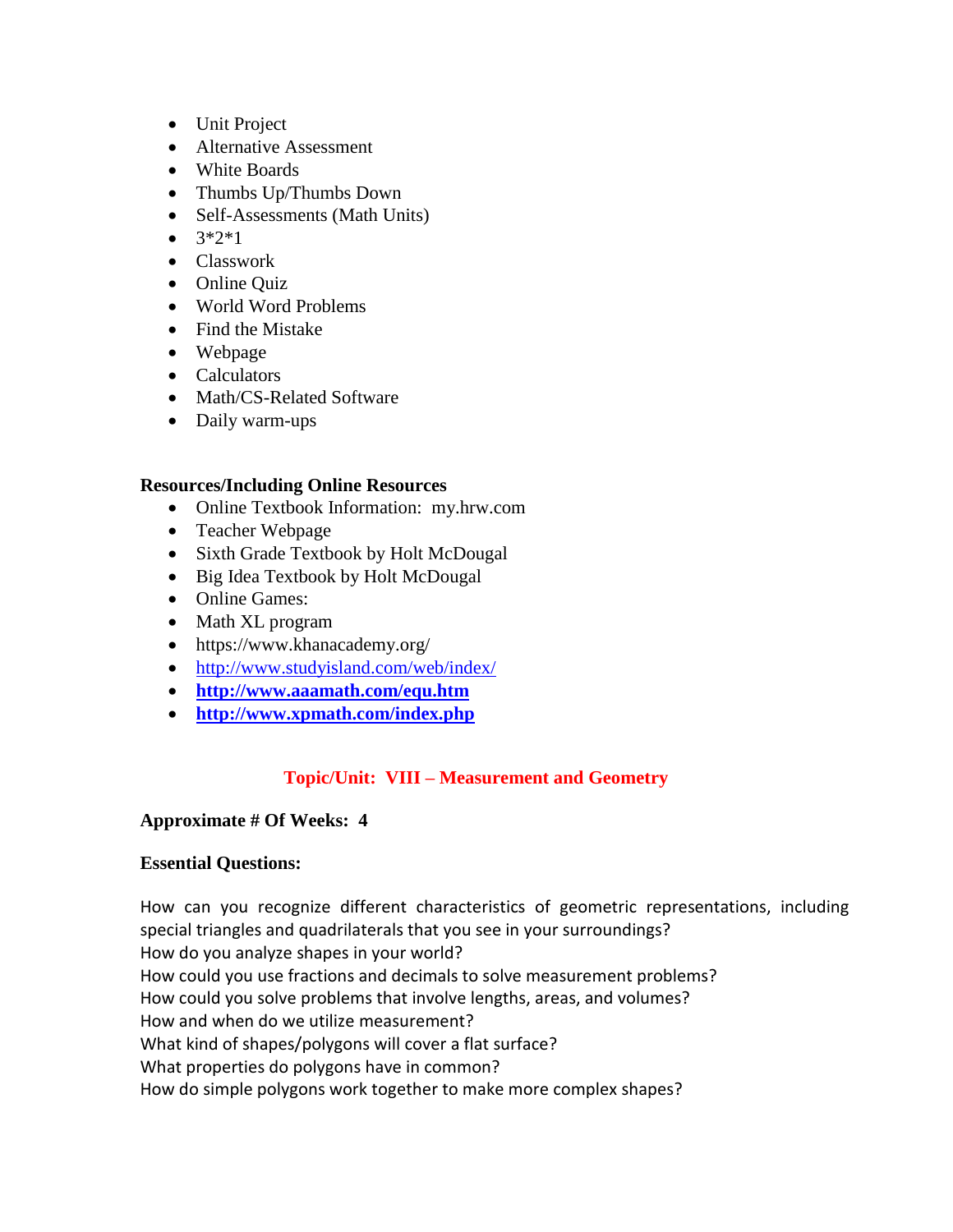How can angle measures be estimated? How much accuracy is needed in measuring angles?

## **New Jersey Student Learning Standards for mathematics:**

- 6.RP.3d
- 6.EE.2c
- 6.G.1
- 6.G.2
- 6.G.3

## **Upon completion of this unit students will be able to:**

- Convert customary units of measure
- Convert metric units of measure
- Estimate and the area of irregular figures
- Find the area of rectangles
- Find the area of parallelograms
- Find the area of triangles
- Find the area of trapezoids
- Use models to discover the relationships between perimeters and areas
- Break polygons into simpler parts to find its area
- Estimate and find the volume of rectangular prisms using fractional side lengths
- Estimate and find the volume of triangular prisms
- Use a net to build a three-dimensional figure
- Find the surface area of prisms
- Find the surface area of pyramids
- Find the surface area of cylinders

## **Interdisciplinary Standards (njcccs.org)**

- Standard  $5.1$  Science Practices
- Standard 6.3 Active Citizenship in the  $21<sup>st</sup>$  Century
- Standard  $8.2$  Technology Education
- Standard  $9.1 21$ st Century Life & Career Skills

## **Activities – include 21st Century Technologies:**

- Lesson Activities (Holt McDougal website)
- Lesson Quizzes (Holt McDougal website)
- Homework Help (Holt McDougal website)
- Chapter Project (Holt McDougal website)
- Activity Convert custom units of measure (Holt McDougal)
- Activity Convert metric units of measure (Holt McDougal)
- Activity Estimate the area of irregular figures and find the area of rectangles and parallelograms (Holt McDougal)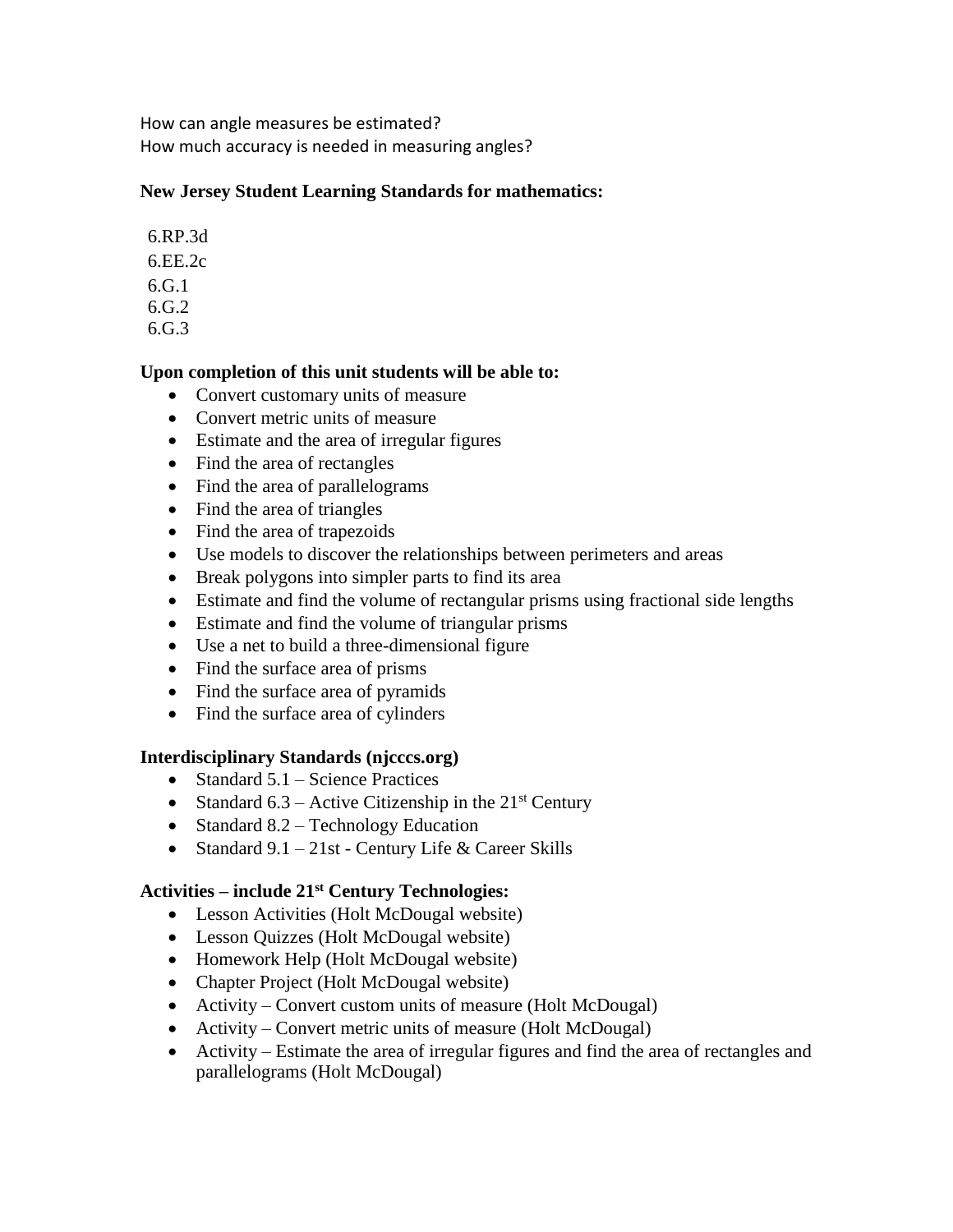- Hands On Lab Activity- Use grid paper to discover the relationship between the area of a square and its side length (Holt McDougal)
- Activity Find the area of triangles and trapezoids (Holt McDougal)
- Hands On Lab Activity- Use geometry software to explore area (Holt McDougal)
- Activity Break a polygon into simpler parts to find its area (Holt McDougal)
- Hands On Lab Activity- Use centimeter cubes to explore the volume of prisms (Holt McDougal)
- Activity Estimate and find the volumes of rectangular prisms and triangular prisms (Holt McDougal)
- Hands On Lab Activity- Use a net to build a three dimensional figure (Holt McDougal)
- Activity Find the surface area for three dimensional shapes (Holt McDougal)
- Game Activity- Polygon Hide and Seek (Holt McDougal)
- Project Activity- Area and volume Suitcase (Holt McDougal)

## **Enrichment Activities**:

- Practice C Worksheets (Holt McDougal)
- Challenge Worksheets (Holt McDougal)
- Problem Solving Worksheets (Holt McDougal)
- Taking Math Deeper Problems (Big Ideas)
- Math XL program
- Khan Academy
- Study Island

- Math XL
- Study Island
- Do Nows/Warm Ups
- Exit Slips
- Journals
- Check it Out! Problems (questions during lecture)
- Homework
- Quizzes
- Chapter Test
- Unit Project
- Alternative Assessment
- White Boards
- Thumbs Up/Thumbs Down
- Self-Assessments (Math Units)
- $3*2*1$
- Classwork
- Online Quiz
- World Word Problems
- Find the Mistake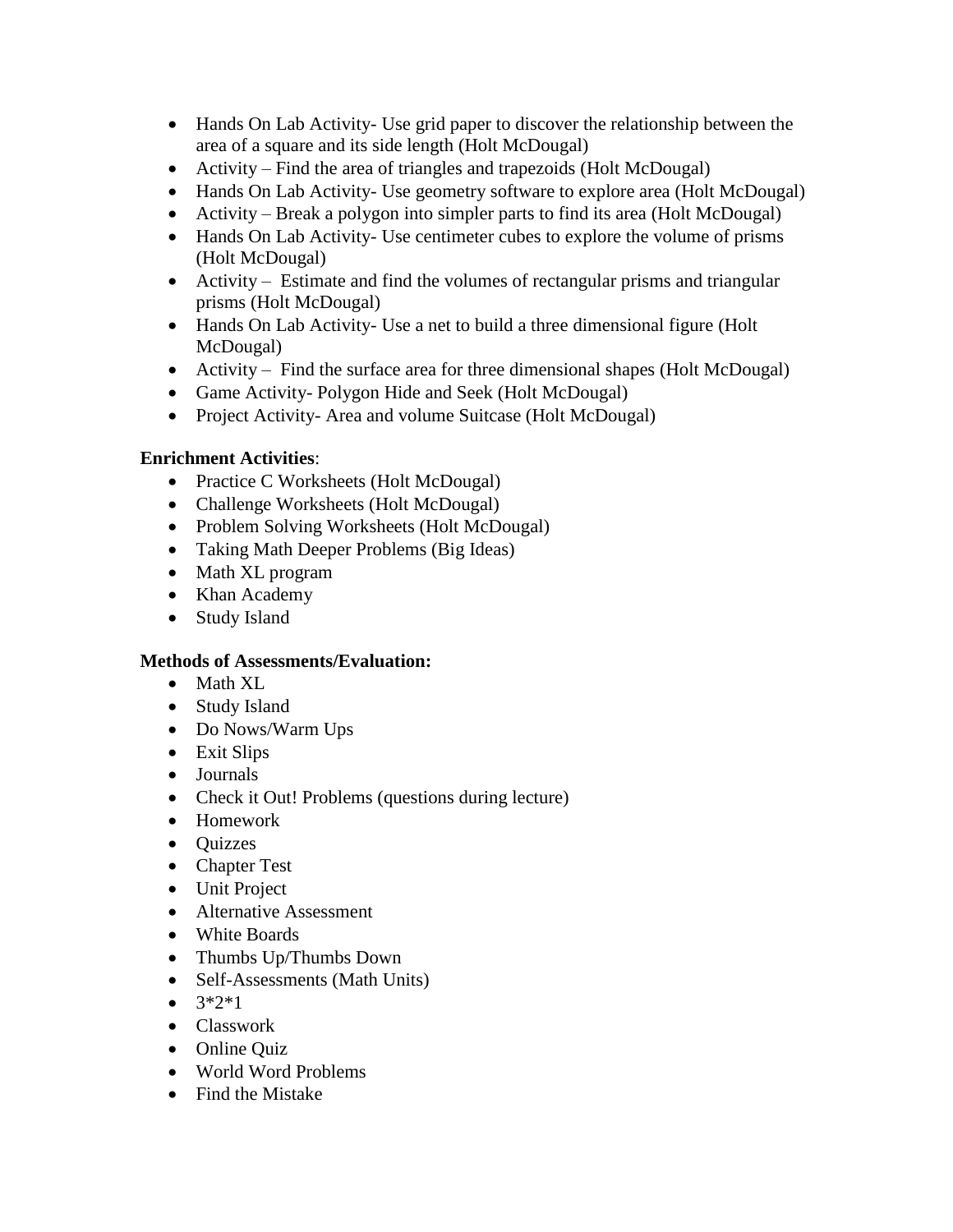- Webpage
- Calculators
- Math/CS-Related Software
- Daily warm-ups

- Online Textbook Information: my.hrw.com
- Teacher Webpage
- Sixth Grade Textbook by Holt McDougal
- Big Ideas Textbook by Holt McDougal
- Math XL program
- https://www.khanacademy.org/
- $\bullet$
- Online Games/Tools:
- <http://www.studyisland.com/web/index/>
- <http://www.aaamath.com/equ.htm> **<http://www.goldennumber.net/>**

## **Topic/Unit: IX – Integers and the Coordinate Plane**

#### **Approximate # Of Weeks: 3-4**

#### **Essential Questions:**

How can we use negative numbers in everyday contexts? How could you use integers to represent real-life situations? How can we use drawings and transformations on the coordinate plane to answer questions?

#### **New Jersey Student Learning Standards for mathematics:**

6.G.3 6.NS.5 6.NS.6 6.NS.6a 6.NS.6b 6.NS.6c 6.NS.7 6.NS.7a 6.NS.7b 6.NS.7c 6.NS.7d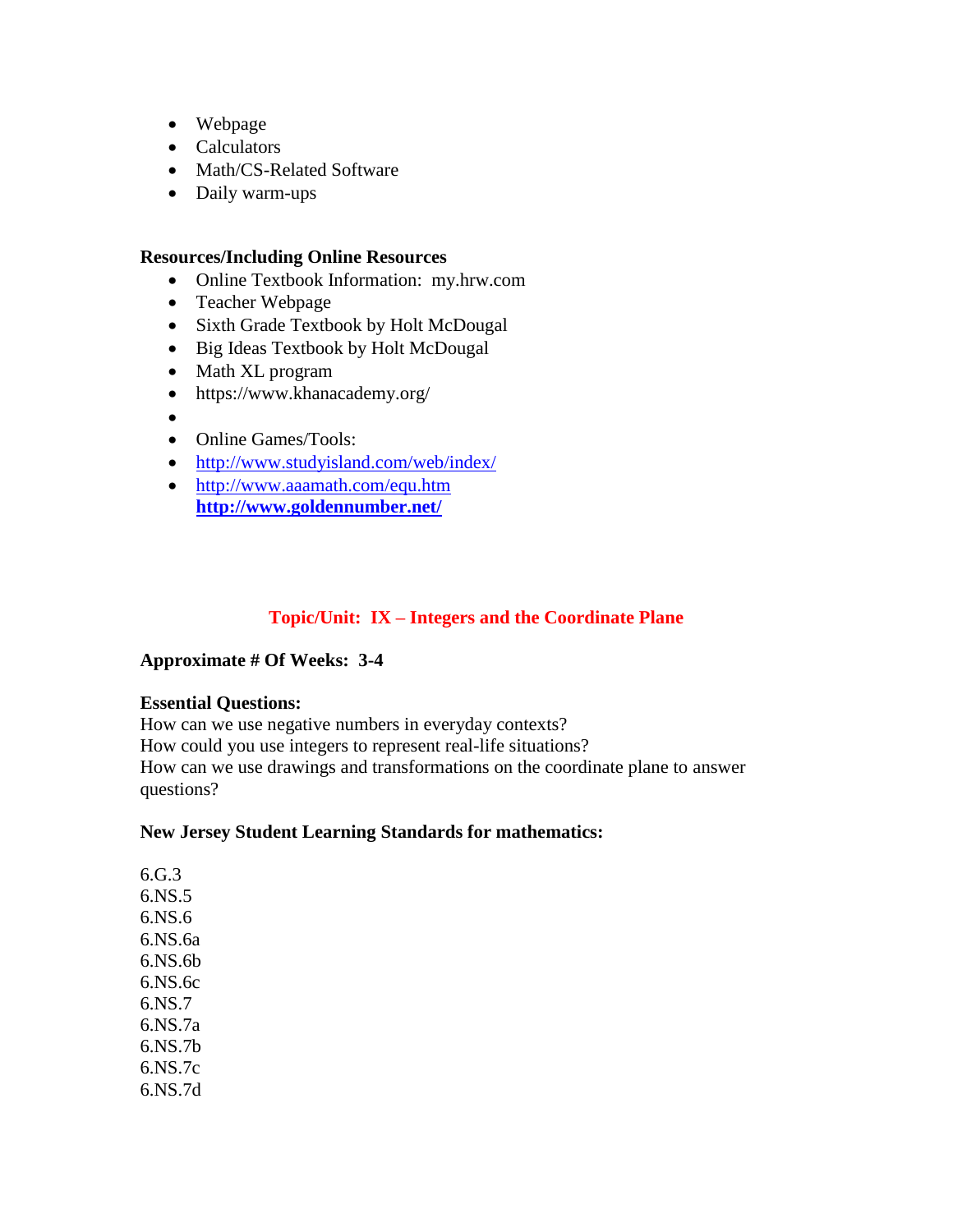#### 6.NS.8

#### **Upon completion of this unit students will be able to:**

- Identify integers
- Graph integers and find opposites
- Compare and order integers
- Compare and order negative rational numbers
- Locate and graph points on a coordinate plane
- Identify the four quadrants on a coordinate plane
- Identify the x axis
- Identify the y axis
- Draw polygons in the coordinate plane
- Calculate the lengths of sides of polygons in the coordinate plane

## **Interdisciplinary Standards (njcccs.org)**

- Standard  $5.1$  Science Practices
- Standard  $6.1 U.S.$  History: America in the World
- Standard 6.3 Active Citizenship in the  $21<sup>st</sup>$  Century
- Standard  $8.2$  Technology Education
- Standard  $9.1 21$ st Century Life & Career Skills

## **Activities – include 21st Century Technologies:**

- Video Tutors (Holt McDougal website)
- Interactivities (Holt McDougal website)
- Lesson Activities (Holt McDougal website)
- Lesson Quizzes (Holt McDougal website)
- Homework Help (Holt McDougal website)
- Chapter Project (Holt McDougal website)
- Activity Identify and graph integers and find opposites (Holt McDougal)
- Activity Compare and order integers (Holt McDougal)
- Extension Activity- Compare and order negative rational numbers (Holt McDougal)
- Activity Locate and graph points on the coordinate plane (Holt McDougal)
- Activity Draw polygons in the coordinate plane and find the lengths of their sides (Holt McDougal)
- Activity Use translations, reflections, and rotations to change positions of figures in the coordinate plane (Holt McDougal)
- Game Activity- A Math riddle (Holt McDougal)
- Game Activity- Battle ship on the coordinate plane (Holt McDougal)
- Project Activity-Positive-Negative Pull-Out(Holt McDougal)

## **Enrichment Activities**: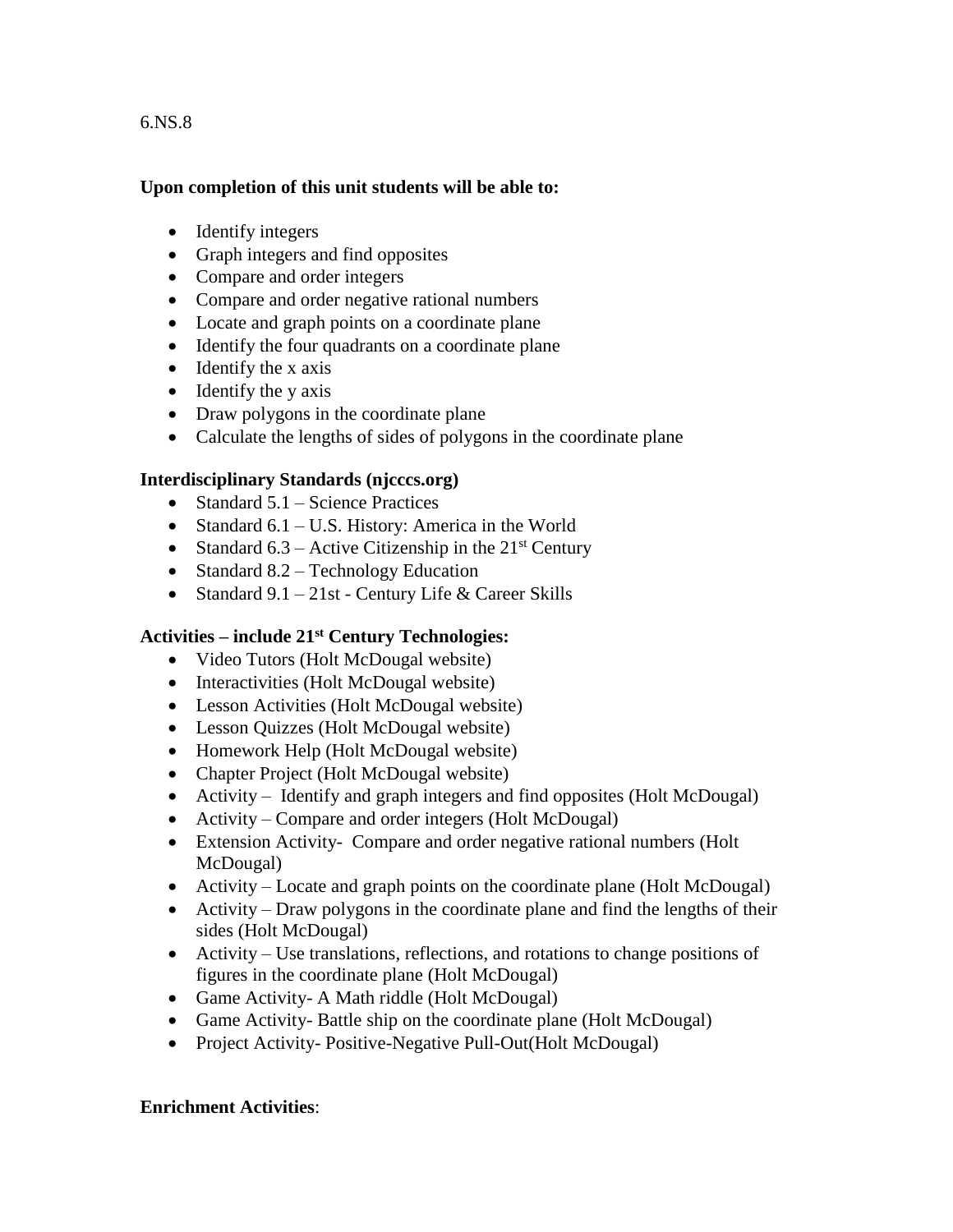- Practice C Worksheets (Holt McDougal)
- Challenge Worksheets (Holt McDougal)
- Problem Solving Worksheets (Holt McDougal)
- Taking Math Deeper Problems (Big Ideas)
- Math XL program
- Khan Academy
- Study Island

## **Methods of Assessments/Evaluation:**

- Math XL
- Study Island
- Do Nows/Warm Ups
- Exit Slips
- Journals
- Check it Out! Problems (questions during lecture)
- Homework
- Quizzes
- Chapter Test
- Unit Project
- Alternative Assessment
- White Boards
- Thumbs Up/Thumbs Down
- Self-Assessments (Math Units)
- $3*2*1$
- Classwork
- Online Quiz
- World Word Problems
- Find the Mistake
- Webpage
- Calculators
- Math/CS-Related Software
- Daily warm-ups

#### **Resources/Including Online Resources**

- Online Textbook Information: my.hrw.com
- Teacher Webpage
- Sixth Grade Textbook by Holt McDougal
- Big Ideas Textbook by Holt McDougal
- Math XL program
- https://www.khanacademy.org/
- Online Games/Tools:
- <http://www.studyisland.com/web/index/>
- **<http://www.aaamath.com/equ.htm>**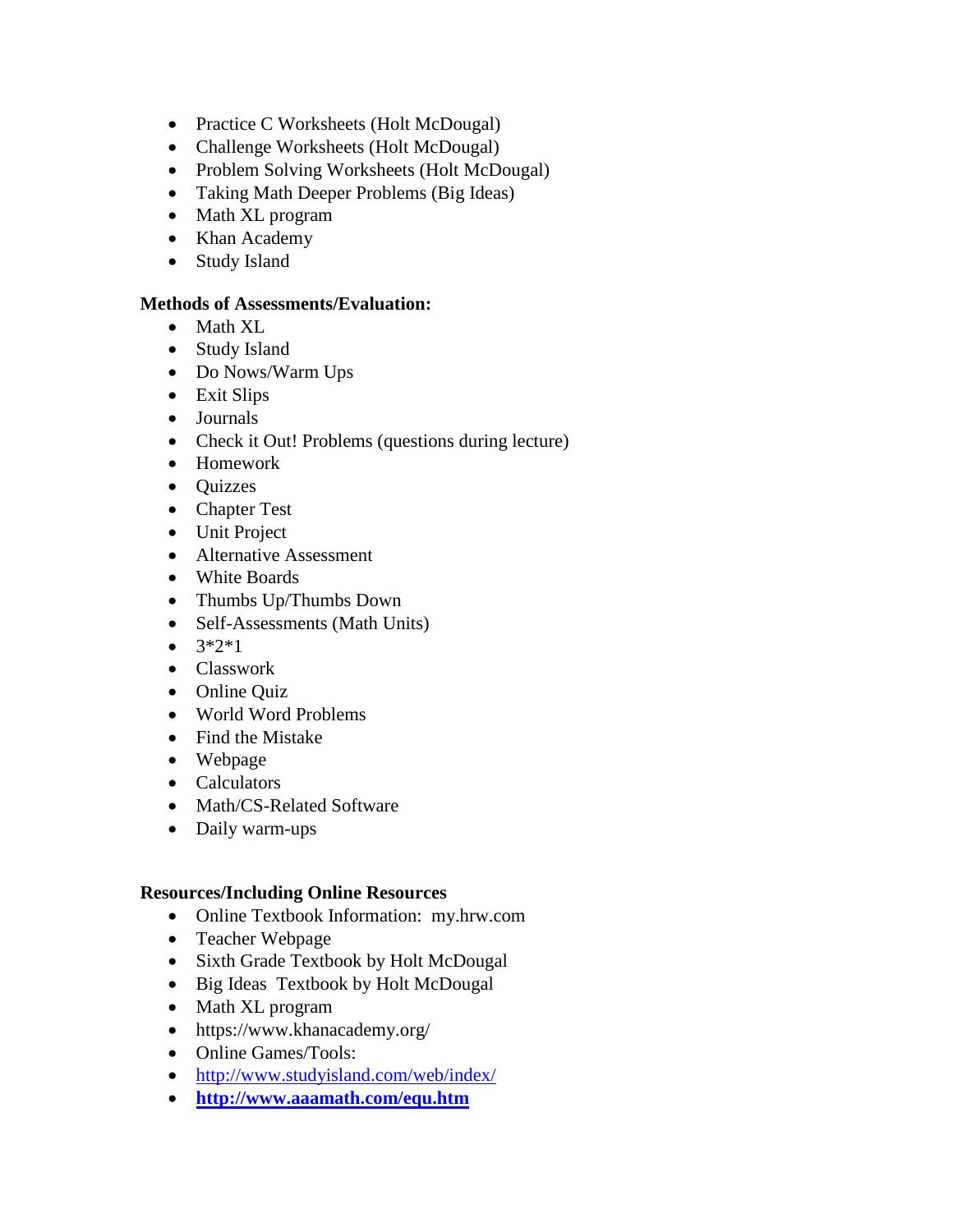**<http://www.xpmath.com/index.php>**

## **Topic/Unit: X – Functions**

#### **Approximate # Of Weeks: 2-3**

#### **Essential Questions:**

What is the importance of predictable patterns? What is the best way to represent a function? How do functions show that different values are related? How can you write inequalities to describe certain situations? How can you use equations to describe relationships shown in a table?

### **New Jersey Student Learning Standards for mathematics:**

6.EE.2c 6.G.1 6.EE.9 6.RP.3 6.EE.8

#### **Upon completion of this unit students will be able to:**

- Use data in a table to write an equation for a function and use the equation to find a missing value
- Represent and analyze relationships between independent and independent variables.
- Represent linear functions using ordered pairs and graphs
- Identify independent and dependent variables in a real- world situation
- Find the rates of change
- Find Slope
- Read and write inequalities
- Graph inequalities on a number line

 $\bullet$ 

#### **Interdisciplinary Standards (njcccs.org)**

- $\bullet$  Standard 5.1 Science Practices
- Standard  $6.1 U.S.$  History: America in the World
- Standard 6.3 Active Citizenship in the  $21<sup>st</sup>$  Century
- Standard 8.2 Technology Education
- Standard  $9.1 21$ st Century Life & Career Skills

## **Activities – include 21st Century Technologies:**

• Video Tutors (Holt McDougal website)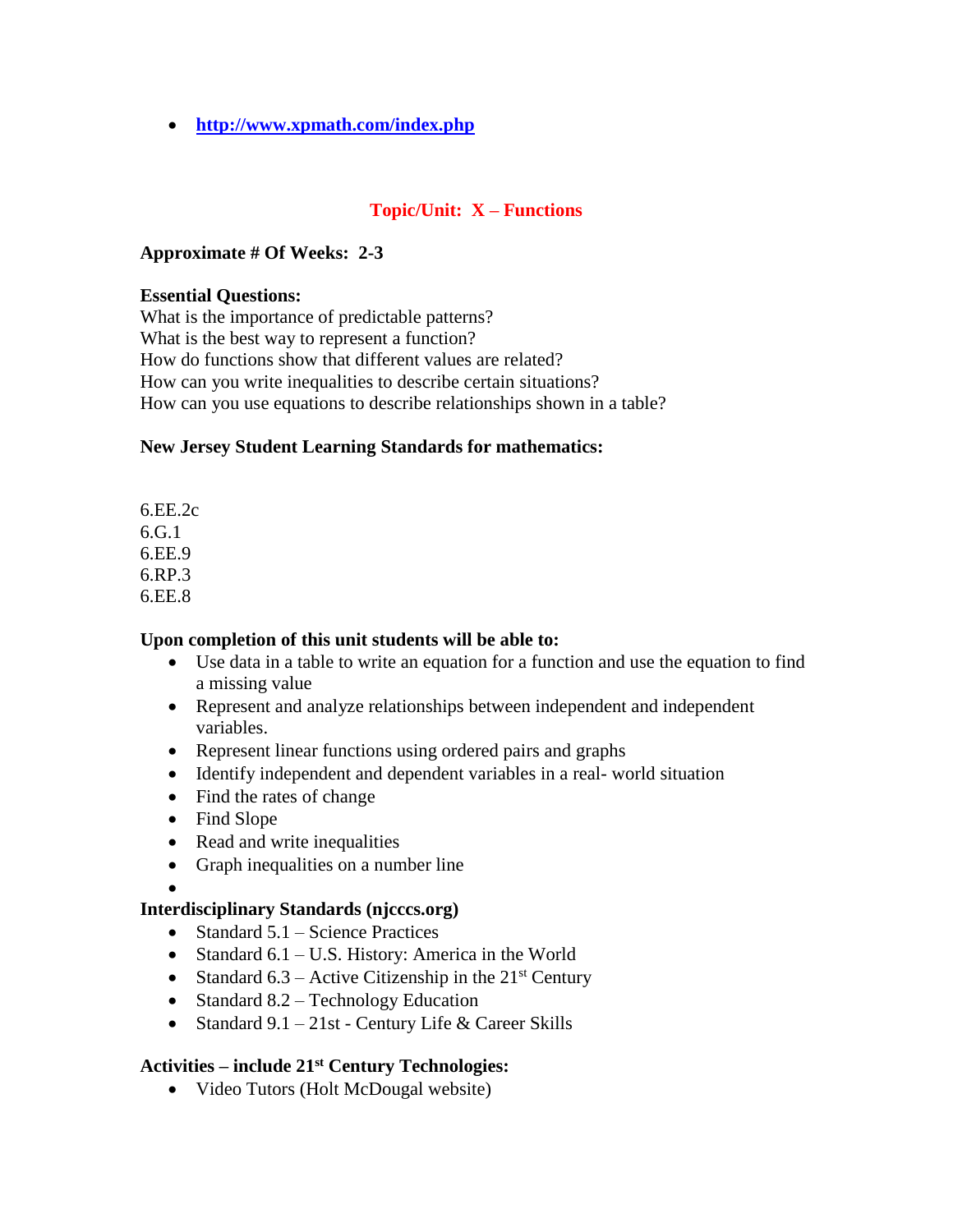- Interactivities (Holt McDougal website)
- Lesson Activities (Holt McDougal website)
- Lesson Quizzes (Holt McDougal website)
- Homework Help (Holt McDougal website)
- Chapter Project (Holt McDougal website)
- Activity Use data in a table to write an equation for a function and use the equation to find a missing value (Holt McDougal)
- Activity Represent linear functions using ordered pairs and graphs (Holt McDougal)
- Extension Activity- Identify the independent and dependent variables in a real world situation (Holt McDougal)
- Activity Find rates of change and slope (Holt McDougal)
- Activity Read and write inequalities and graph them on a number line (Holt McDougal)
- Game Activity- Try Angles (Holt McDougal)
- Project Activity- Picture Envelopes (Holt McDougal)

## **Enrichment Activities**:

- Practice C Worksheets (Holt McDougal)
- Challenge Worksheets (Holt McDougal)
- Problem Solving Worksheets (Holt McDougal)
- Taking Math Deeper Problems (Big Ideas)
- Math XL program
- Khan Academy
- Study Island

- Math XL
- Study Island
- Do Nows/Warm Ups
- Exit Slips
- Journals
- Check it Out! Problems (questions during lecture)
- Homework
- Quizzes
- Chapter Test
- Unit Project
- Alternative Assessment
- White Boards
- Thumbs Up/Thumbs Down
- Self-Assessments (Math Units)
- $3*2*1$